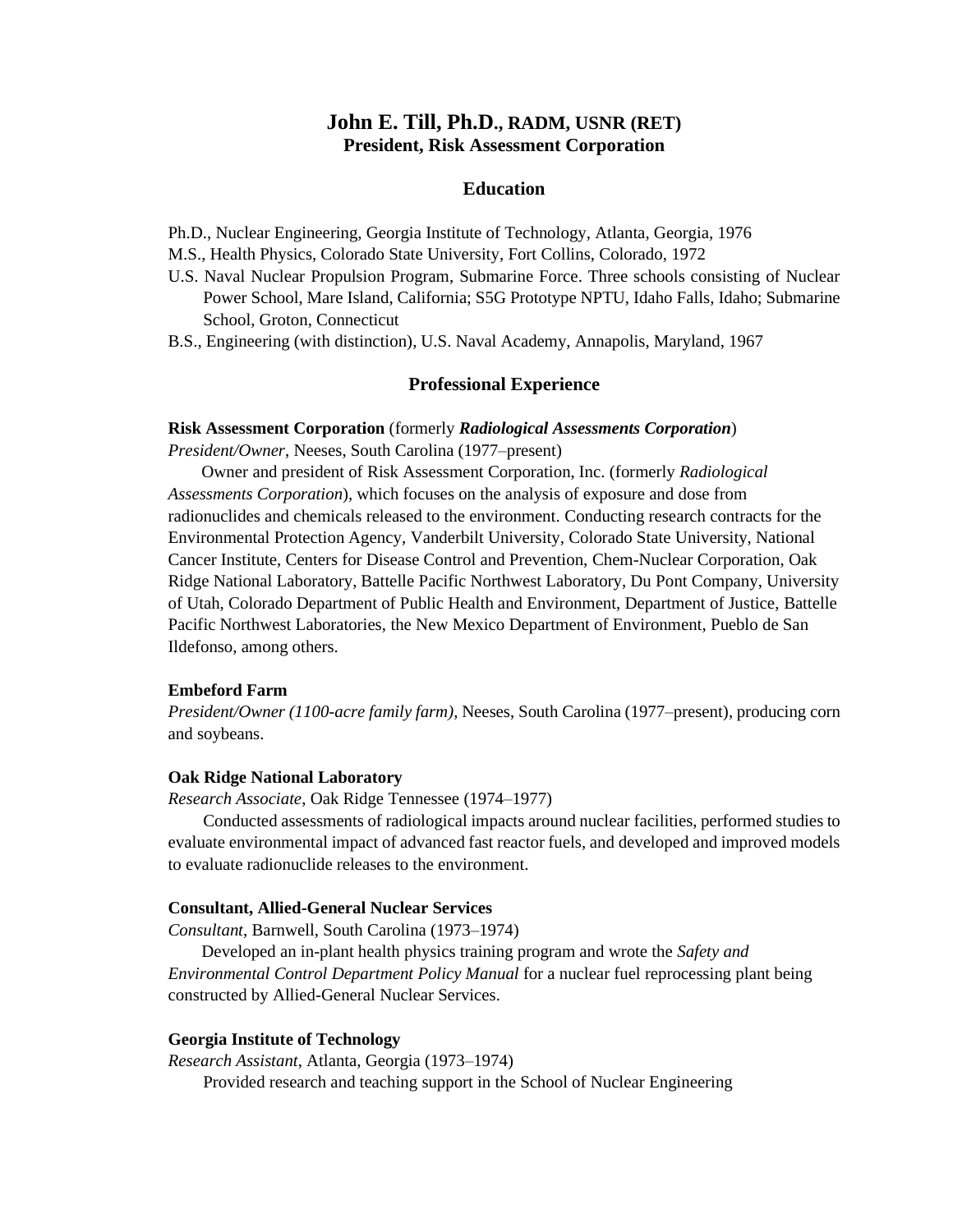## **Colorado State University**

*Research Assistant*, Fort Collins, Colorado (1971–1972)

Developed and tested an instrument that rapidly measures working level exposure of radon daughters.

## **U.S. Navy, Nuclear Submarine Force (active duty)**

*Officer* (1967–1971)

Became qualified to operate an S5W nuclear reactor, qualified Officer of the Deck and qualified in submarines. Other responsibilities included reactor control officer, electrical division officer, and operations officer.

## **Special Awards/Positions**

2020 Recipient of the Health Physics Society Distinguished Scientific Achievement Award

- 37th Taylor lecture presented on March 11, 2013 at the annual meeting of the National Council on Radiation Protection and Measurements, Bethesda, MD.
- Recipient of the E.O. Lawrence Award in the field of environmental science and technology. Award is presented to several outstanding scientists each year following nominations sought from over 2000 organizations, 1995
- Recipient of Elda E. Anderson Award presented annually to a member of the Health Physics Society less than 40 years of age for excellence in contributions to the profession of health physics and the Society, 1983
- Technical Advisor to Generation Oversight Committee, Exelon Corporation, (Current)
- Member, International Commission on Radiological Protection (ICRP), Committee 4, 1997–2006
- Chairman, Radiation Advisory Committee, Science Advisory Board, U.S. Environmental Protection Agency, member Executive Committee Science Advisory Board, U.S. Environmental Protection Agency, 1986–1987
- Chairman, South Carolina Governor's Nuclear Advisory Council, 1987–1989
- Advisor to Dean, University of Utah School of Medicine, "Assessment of Leukemia and Thyroid Disease in Relation to Fallout in Utah," 1986–1994

Adjunct Professor of Physics, Emory University, Atlanta, Georgia, 1985–1995

Chairman, Technical Steering Panel, Hanford Dose Reconstruction Project, 1988–1994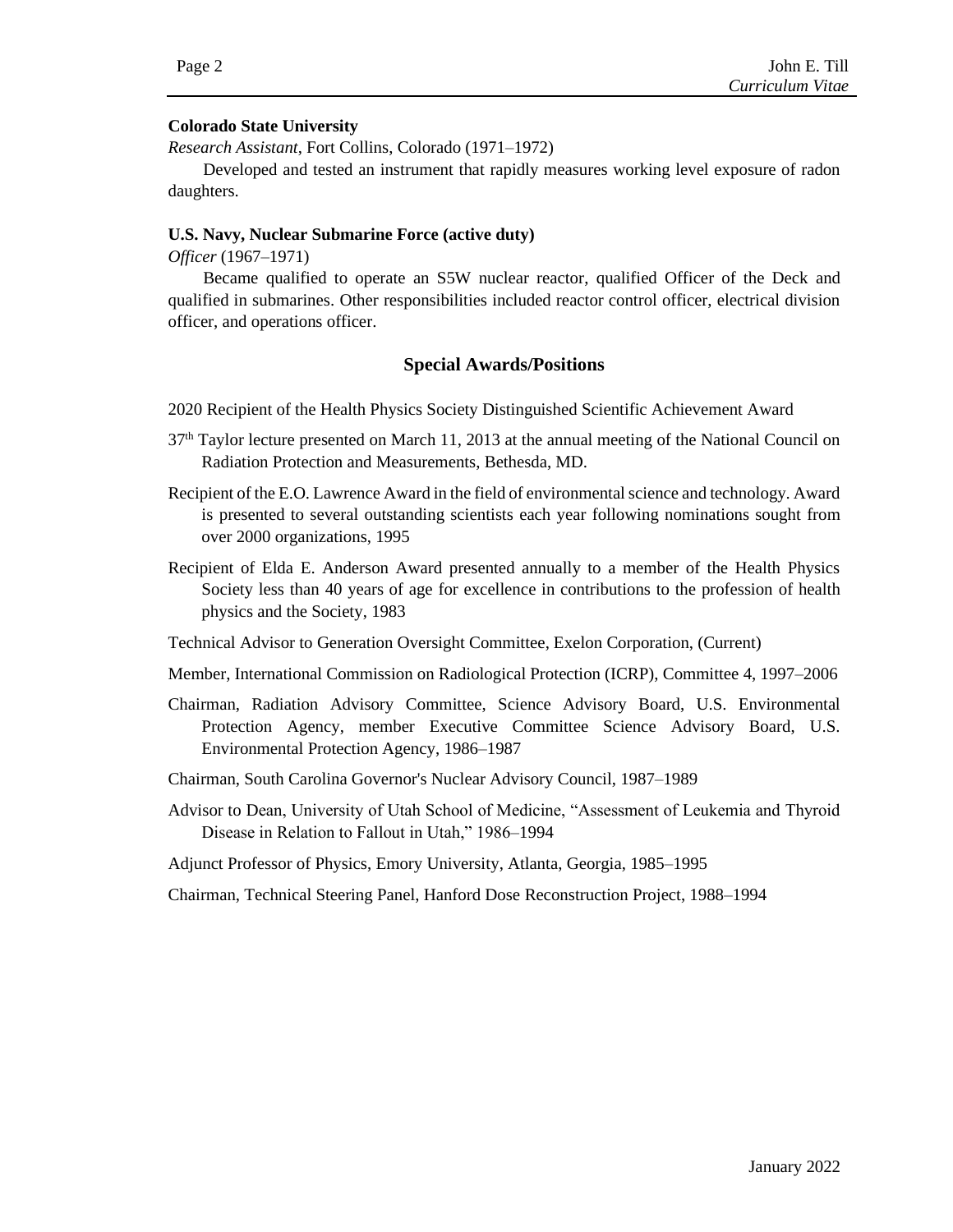## **Professional Activities**

**National Council on Radiation Protection and Measurements (NCRP)**

Distinguished Emeritus Member, NCRP, 2003–present

- Member, National Council on Radiation Protection and Measurements (NCRP), 1984–2003.
- Chairman NCRP Scientific Committee 6-8 Operation TOMODACHI Radiation Dose Assessment, 2012-2014
- Member, NCRP Committee 6-9, Dosimetry on the One-mIllion Worker Study, 2012-current.
- NCRP 2013 Annual Meeting Committee, 2012-2013
- MemberAdvisor, NCRP Scientific Committee 6-22, "Design of Effective Radiological Effluent Monitoring and Environmental Surveillance Programs" NCRP Publication 169, 2009–2012

Chairman, NCRP Committee 64, Umbrella Committee on Environmental Issues, 1996–2003

- Strategic Planning Committee, 1999-2000
- President Selection Committee for successor to Dr. Warren Sinclair, 1992-1993
- Member, NCRP Board of Directors, 1989–1994
- Member, NCRP Nominating Committee, 1988–1993
- Chairman, NCRP Program Committee for Year 2003 Annual Meeting of the NCRP, "Radiation Protection at the Beginning of the 21<sup>st</sup> Century–A Look Forward"
- Member, Program Committee for Year 2000 Annual Meeting of the NCRP, "Past and Future Bases for Setting Radiation Protection Standards"
- Member, National Council on Radiation Protection and Measurements Scientific Committee 64 on Environmental Radioactivity, 1985–2002
- Chairman, NCRP Scientific Committee 64–19, "Dose Reconstruction," 1994–2000
- Chairman, NCRP Program Committee for 1995 Annual Meeting, "Environmental Dose Reconstruction and Risk Implications," April 12–13, 1995, Crystal City, Virginia
- Chairman, NCRP Task Group on Disposal of Low-Level Radioactive Waste in Oceans, National Council on Radiation Protection and Measurements, 1985–1990
- Chairman, NCRP Committee 64–6, "Screening Models," NCRP Publication 123 1982-1994
- Chairman, NCRP Committee 64–2 and 3, "Radiological Assessment," NCRP Publication 76, 1978–1982
- Chairman, NCRP Committee for Comentary No. 3, "Screening Techniques for Determining Compliance with Environmental Standards," 1986 (Rev. 1989)
- Member NCRP Task Group on "Guidelines for the Release of Waste Water from Nuclear Facilities with Special Reference to Public Health Significance of the Proposed Release of Tritiated Waters from Three Mile Island," NCRP Commentary No. 4, 1987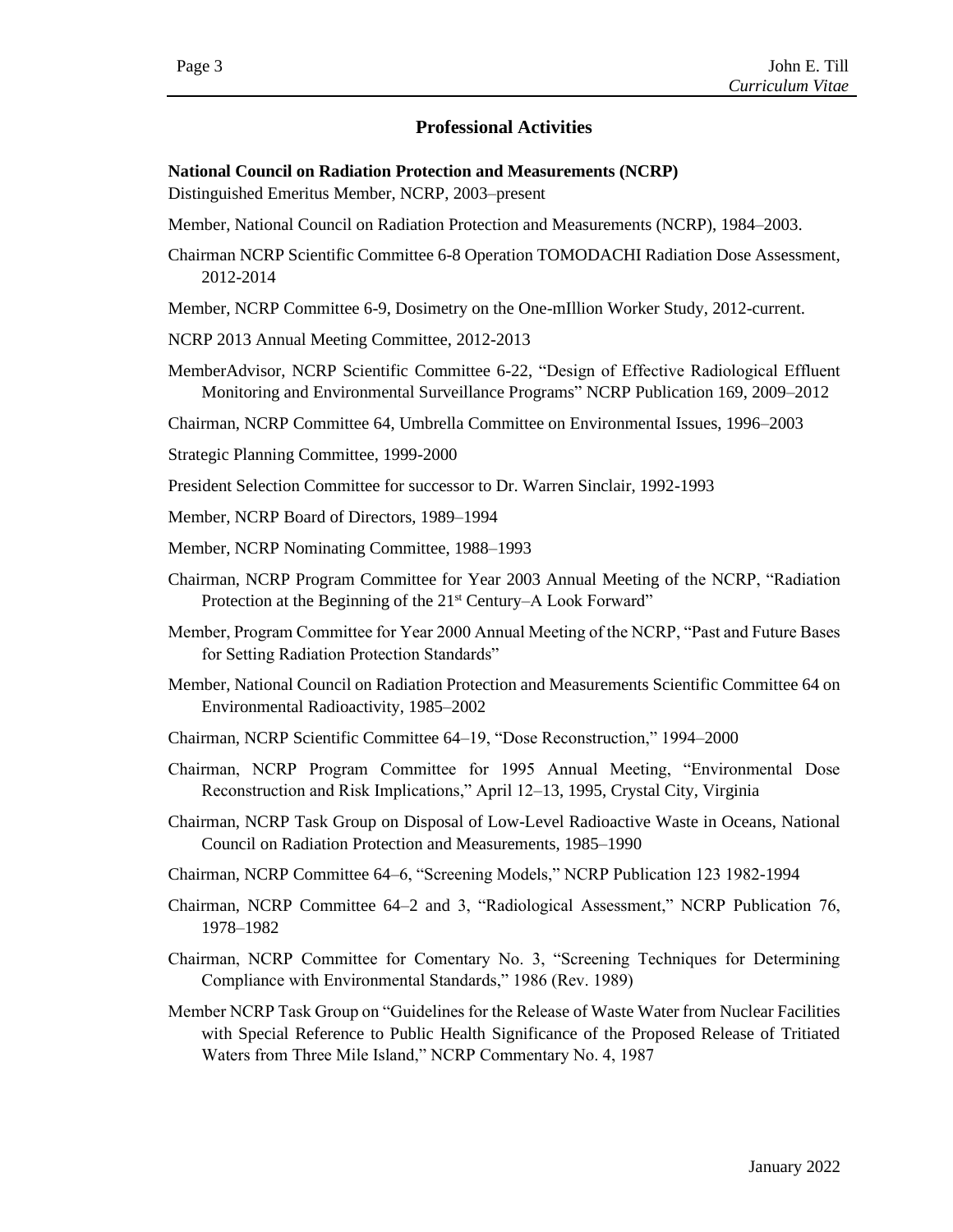### **National Academy of Sciences**

- Chairman, National Academy of Sciences Committee, "A Review of the Dose Reconstruction Program of the Defense Threat Reduction Agency," 2001-2003
- Member, National Academy of Sciences "Advisory Committee to Study the Mortality of Military Personnel Present at Atmospheric Tests of Nuclear Weapons," 1994-2000
- Member, National Academy of Sciences Committee to Provide Interim Oversight of the Department of Energy Nuclear Weapons Complex, 1988–1989
- Member, "Mortality of Military Personnel Present at Atmospheric Tests of Nuclear Weapons," National Academy of Sciences, 1993–1995
- Chairman, Dosimetry Working Group, "Mortality of Military Personnel Present at Atmospheric Tests of Nuclear weapons," National Academy of Sciences, 1993–1995

## **International Commission on Radiological Protection (ICRP) and International Atomic Energy Agency (IAEA)**

- Member, Committee Four of the International Commission on Radiological Protection (ICRP) 1997-2005.
- Chairman, ICRP Task Group on "Defining the Individual," 2002-2005.
- Member, International Commission on Radiological Protection Committee on Prolonged Exposures, 1997–2000.
- Member, International Commission on Radiological Protection Working Party on Controllable Doses, 1997-2000
- Chairman, International Commission on Radiological Protection Working Party on Environmental Doses, 1997–2000.

### **Special Appointments**

- Appointment by the Secretary of Energy to the Department of Energy Commission on Fire Safety and Preparedness, November 2000–2001
- Scientific Review Group, U.S. Department of Energy, Joint Coordinating Committee for Radiation Effects Research, 1995–1997.
- Consultant to U.S. Nuclear Regulatory Commission, Advisory Committee on Reactor Safeguards, 1986–1990.
- Chairman, Advisory Panel, "Managing Nuclear Materials from Warheads: Weapons Dismantlement and Its Aftermath," Office of Technology Assessment, Congress of the United States, June 1992–1993
- Illinois Department of Nuclear Safety Technical Advisory Panel on Low-Level Waste Disposal Systems, 1986–1989.
- Member, U.S. Department of Energy Committee on Research on the Validation of Predictive Models Resulting from the Chernobyl Nuclear Accident, 1986–1988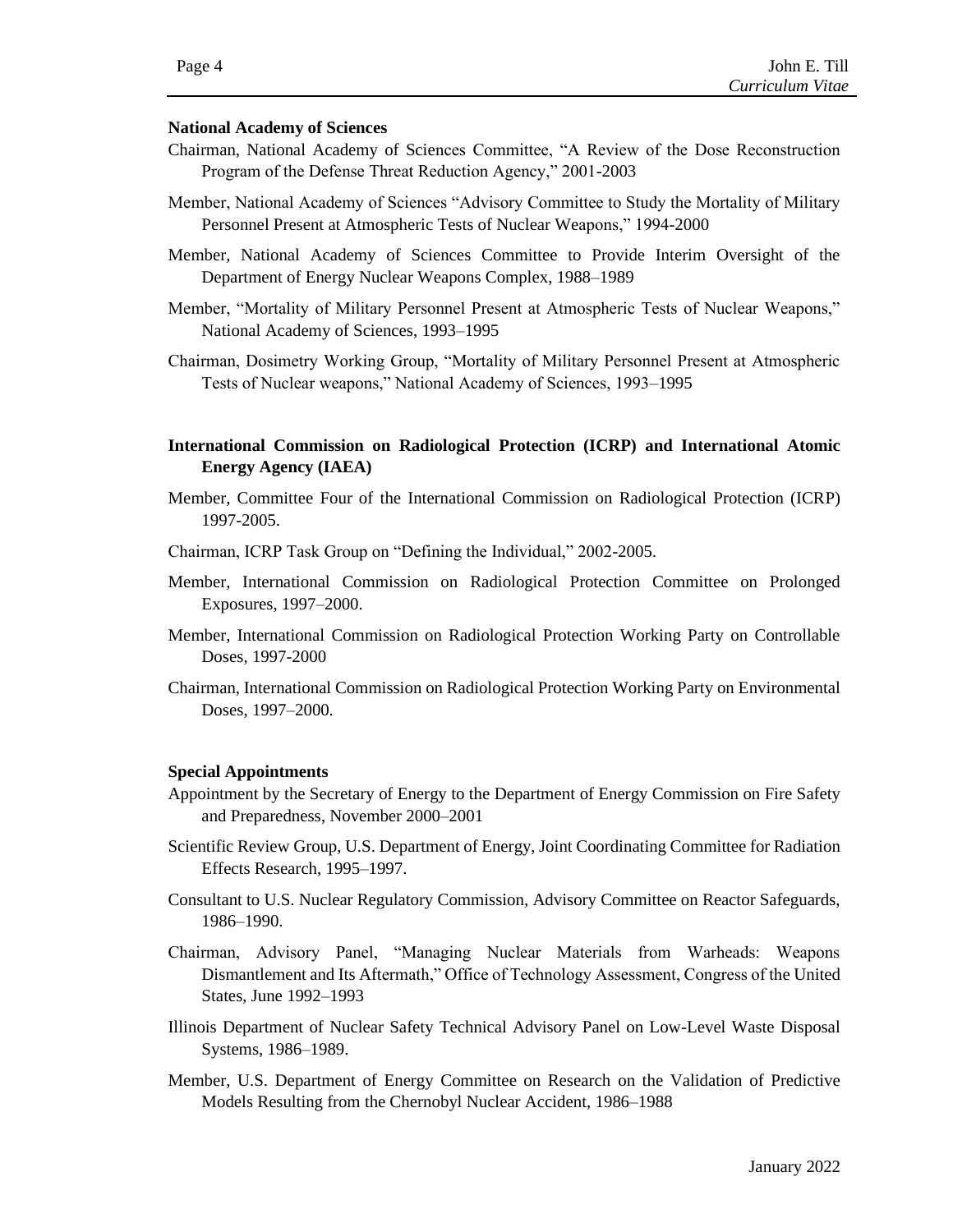Member, Department of Energy "Joint Coordinating Committee on Radiation Effects Research," 1995–1997

### **Professional Society Memberships and Activities**

Health Physics Society

Chairman, Education and Training Committee, Health Physics Society, 1975–1979.

Councilman, East Tennessee Chapter, Health Physics Society, 1975–1977.

- Program Chairman, "Pathway Analysis and Risk Assessment," 1989 Health Physics Society Summer School, St. John's College, Santa Fe, New Mexico, June 18–23, 1989.
- Program Chairman, "Assessment of Releases of Radioactivity to the Environment," 1980 Health Physics Society Summer School, University of Washington, Seattle, Washington, July 14–18, 1980.
- Program Chairman, "A Seminar on Solid Radioactive Waste Storage in the United States," sponsored by the East Tennessee and Bluegrass Chapters of the Health Physics Society at Mammoth Cave, Kentucky, September 18, 1976.

Member, Committee on Scientific and Public Issues, Health Physics Society, 1979–1981.

Society for Risk Analysis

Society of Exposure Analysis

American Nuclear Society

American Association for the Advancement of Science

#### **Journal Editorship**

Editor, *International Radiation Protection Association BULLETIN,* 1988–1992.

Editor for Environmental Consequences Section of *Nuclear Safety,* 1975–1977.

*Health Physics* Advisory Board, 1988–1992.

Editor, "Radiation Protection at the Beginning of the 21st Century-A Look Forward," *Health Physics*.

#### **Military**

Rear Admiral, U.S. Naval Reserve, 1991–1999, retired

Mobilization Assistant to U.S. Strategic Command, 1998-1999

Deputy Commander, Submarine Operations, N87R, Washington, D.C., 1994–1997.

Deputy Commander, Submarine Force U.S. Atlantic Fleet, Norfolk, Virginia, 1991–1994

Commander Naval Reserve Readiness Command, Region Ten, New Orleans, Louisiana, 1992– 1994.

Commanding Officer, Naval Weapons Station, HQ107, Charleston, South Carolina, 1988–1990.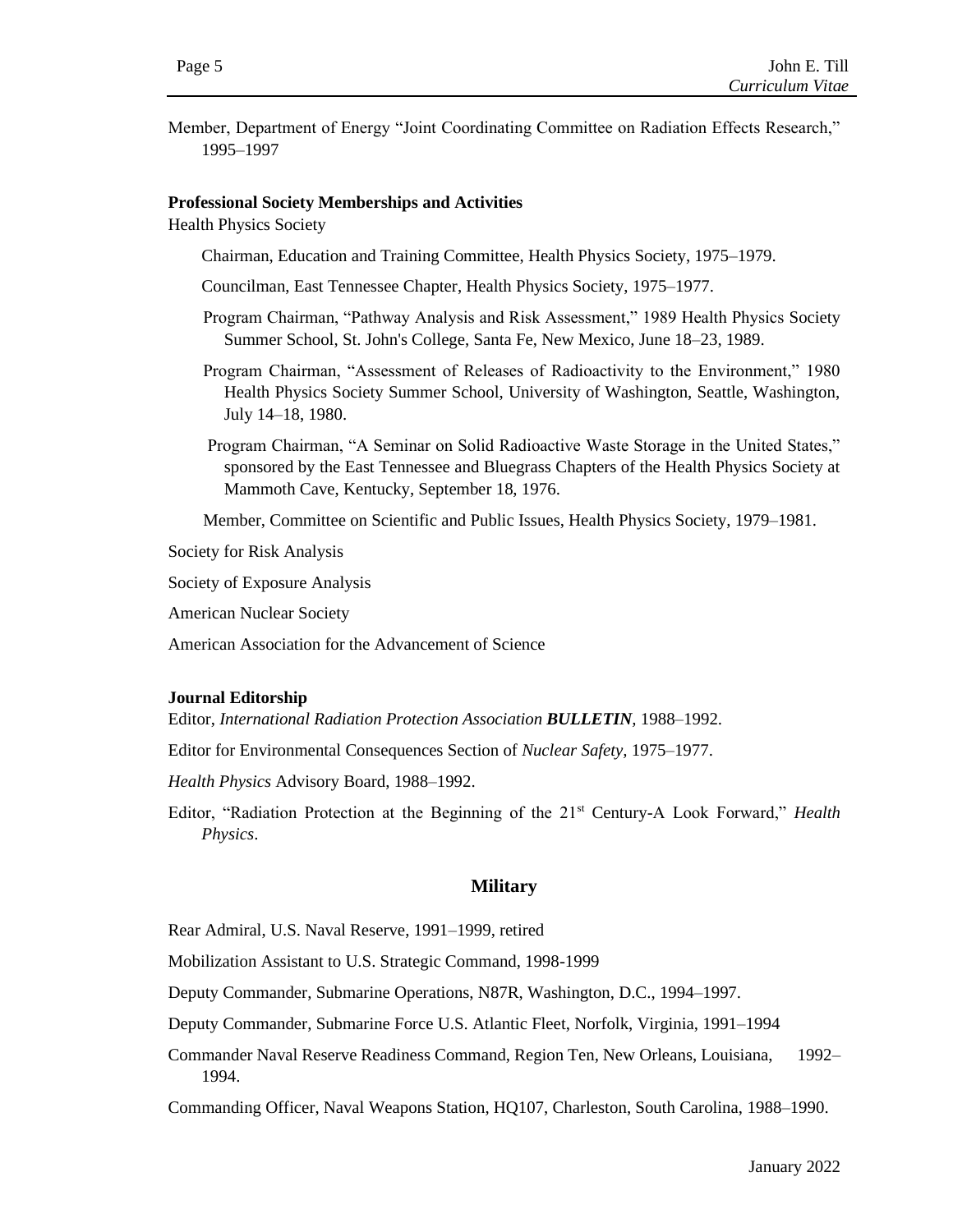Member, National Naval Reserve Policy Board, 1989–1992.

- Commanding Officer, Naval Electronic Systems Engineering Command DET 407, 1985–1987.
- Management Information Officer, Naval Reserve Readiness Command Region Seven, Charleston, South Carolina, 1983–1985.
- Commanding Officer, AS–40 FRANK CABLE, DET 107, Charleston, South Carolina, 1981– 1983.
- Commanding Officer, Nuclear Weapon Training Group, DET 107, Charleston, South Carolina, 1979–1981.

Qualified in submarines.

#### **Military Awards**

Defense Superior Service Medal, 1999; Legion of Merit, 1994; Meritorious Service Medal, second award 1994; Meritorious Service Medal, 1990; Navy Commendation Medal, second award 1987; Navy Commendation Medal, 1984; Naval Reserve Service Medal, 1979; Navy Achievement Medal, 1971; National Defense Service Medal, 1964

### **Special Training and Certifications**

Naval Nuclear Submarine Program including the following:

- Six months (625 classroom hours) of instruction in the principles of science and engineering fundamental to design, construct, and operate a nuclear propulsion plant, July 1967– January 1968.
- Six-month prototype training designed to provide on-the-job experience at starting up, operating, shutting down, and handling emergencies associated with nuclear propulsion plants, January 1968–August 1968.
- Six months submarine school consisting of 675 hours of intensified instruction and 10 days of underway training aboard an operating submarine, August 1968–February 1969.
- Certification to supervise the operation of a Naval Nuclear Reactor.
- Training and certification to conduct experiments with highly toxic radioactive materials in a glove box, Oak Ridge National Laboratory, January 1968–April 1975.

### **Courses Taught and Offered**

- "Environmental Risk Assessment and Analysis," May 8—May 12, 2017, Presented to staff of the US Nuclear Regulatory Commission, White Flint, MD, 25 attendees
- "Environmental Risk Assessment and Analysis," April 27—May 1, 2015, Presented to staff of the US Nuclear Regulatory Commission, White Flint, MD, 15 attendees
- "Radiological Risk Assessment for Decision-Making, Compliance, and Emergency Response," March 4-8, 2013, Washington, DC, 40 attendees
- "Radiological Risk Assessment for Decision-Making, Compliance, and Emergency Response," March 5-9, 2012, Washington, DC, 40 attendees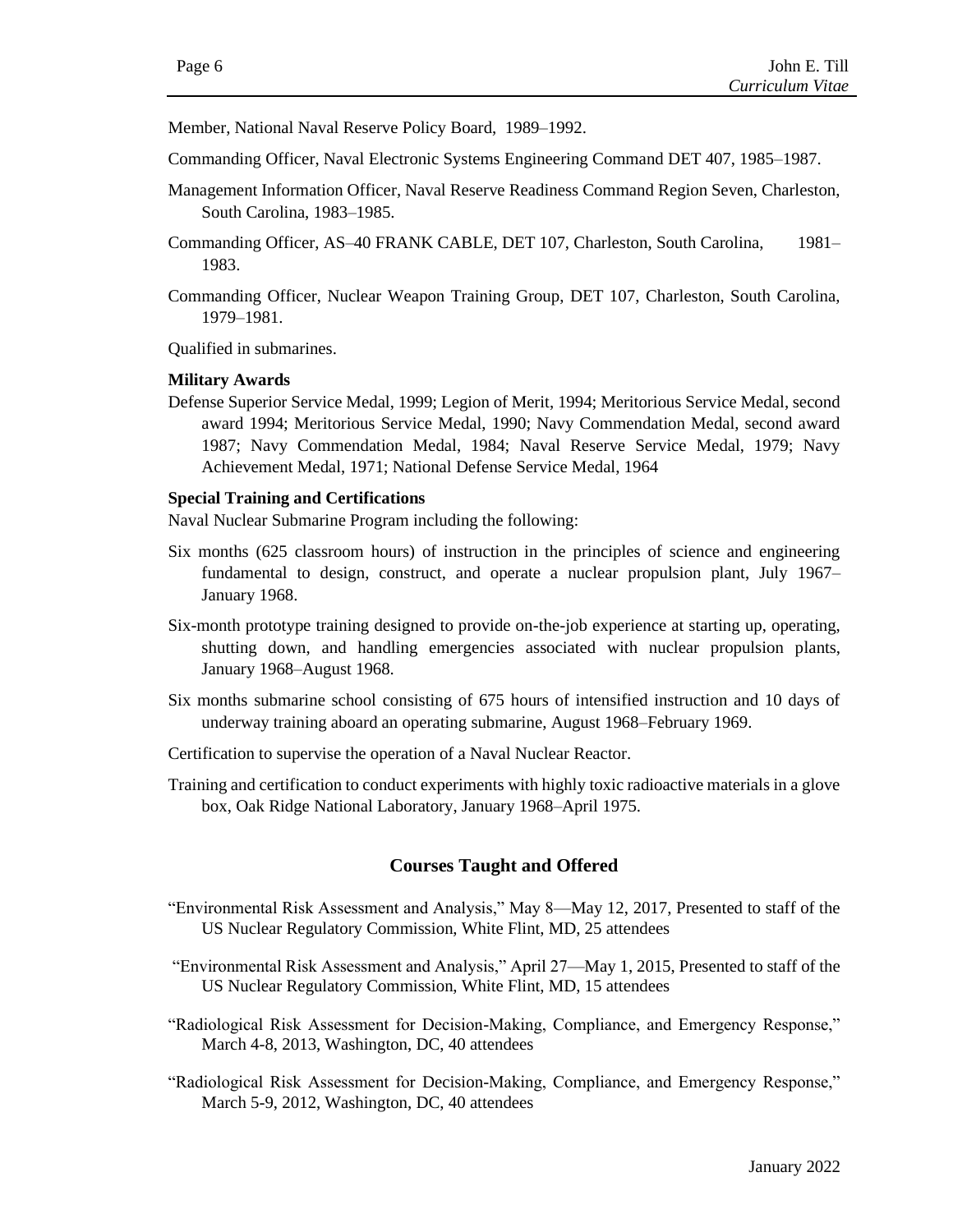- "Environmental Risk Assessment Analysis," January 26-30, 2009, U.S. Nuclear Regulatory Commission, Washington, D.C. 25 attendees
- "Three Short Courses for Regulators and Radiation Health Specialists: Emerging Topics in Radiation Protection and Risk Assessment," March 16 – 18, 2004, Kiawah Island, South Carolina, 25 attendees
- "Calculating and Understanding Risk from Radionuclides Released to the Environment," November 15-19, 1999, Seattle, Washington, 40 attendees
- "Calculating and Understanding Risk from Chemicals Released to the Environment," April 12- 15, 1999, San Antonio, Texas, 30 attendees
- "Chemical Risk Assessment—A Practical Approach for Making Risk-Based Decisions," April 27 – May 1, 1998, Santa Fe, New Mexico, 75 attendees
- "Pathway Analysis and Risk Assessment for Environmental Compliance and Dose Reconstruction," November 6–10, 1995, Kiawah Island, South Carolina, 75 attendees
- "Chemical Risk Assessment for Environmental Compliance and Dose Reconstruction," February 27–March 3, 1995, Kiawah Island, South Carolina, 85 attendees
- "Pathway Analysis and Risk Assessment for Environmental Compliance and Dose Reconstruction," February 28–March 4, 1994, Kiawah Island, South Carolina, 150 attendees
- "Risk Assessment and Public Communication," March 1–5, 1993, Kiawah Island, South Carolina, 85 attendees
- "Pathway Analysis and Risk Assessment for Environmental Compliance and Dose Reconstruction," March 2–6, 1992, Kiawah Island, South Carolina, 150 attendees
- "Pathway Analysis and Risk Assessment for Environmental Compliance and Dose Reconstruction," February 25–March 1, 1991, Kiawah Island, South Carolina, 90 attendees
- "Calculating and Understanding Risk from Radionuclides Released to the Environment," April 28– May 2, 1997, Santa Fe, New Mexico, 150 attendees
- "Chemical Risk Management–A Practical Approach for Implementing Risk-Based Corrective Action," April 27–May 1, 1998, Santa Fe, New Mexico, 75 attendees
- "Calculating and Understanding Risk from Chemicals released to the Environment," April12-15, 1999, San Antonio, TX, 40 attendees.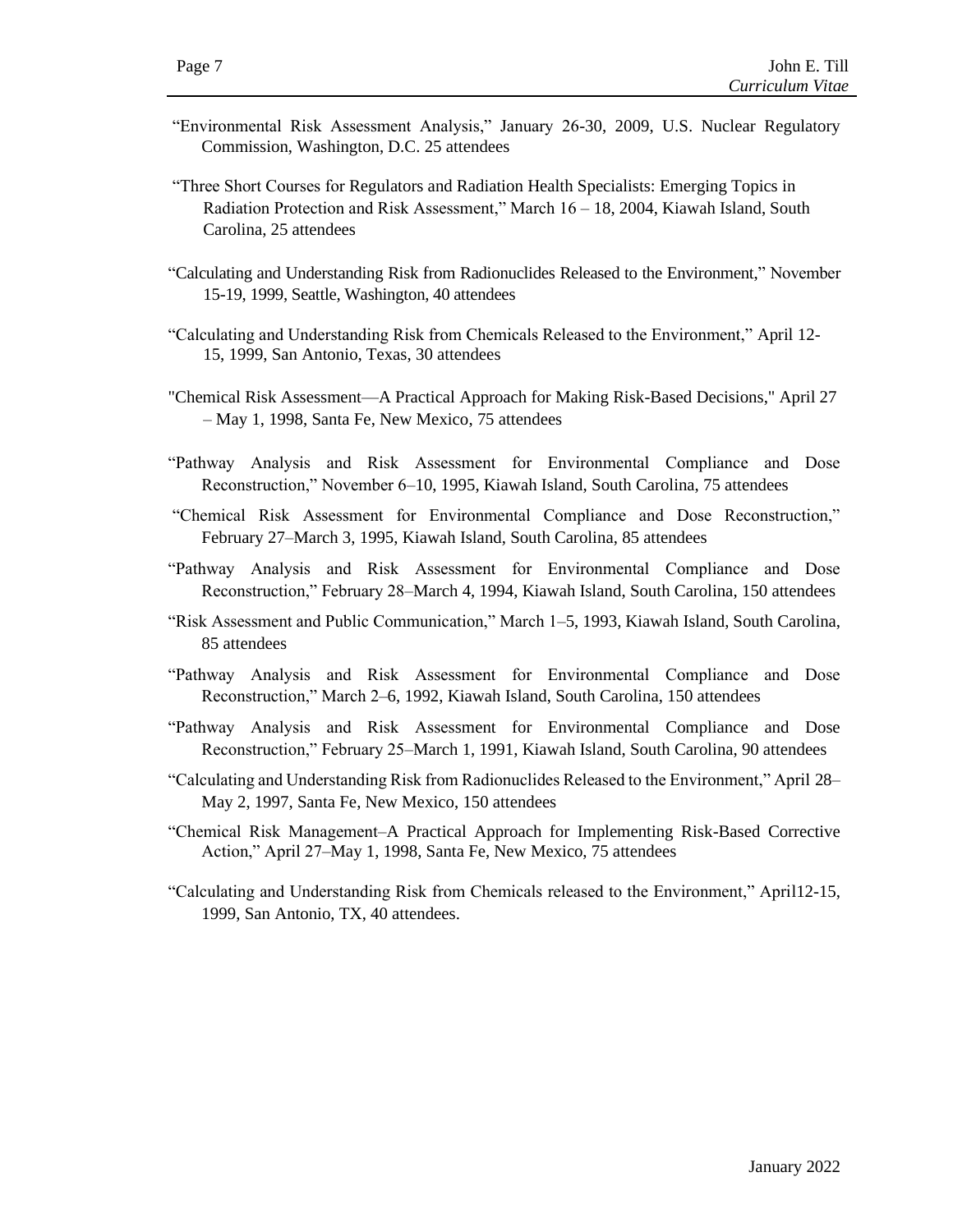## **Peer Reviewed Publications and Technical Reports**

- **Till, J.E.** 1975. "A Comparison of the Potential Radiological Impact of Recycle 233U Fuel and LMFBR Plutonium Fuel Released to the Environment." ORNL/TM-4768. January.
- Parzyck, D.C., J.P. Witherspoon, and **J.E. Till**. 1976. "Validation of Environmental Transport Models in the CUEX Methodology." Chapter in *Radioecology and Energy Resources.* Edited by C.E. Cushing, Jr. New York: Dowden, Hutchinson & Ross, Inc.
- Tennery, V.J., E.S. Bomar, W.D. Bond, S.V. Kaye, L.E. Morse, and **J.E. Till**. 1976. "Potential Generation and Radiological Impacts of Gaseous 14C Released During Reprocessing of Advanced LMFBR Fuels." ORNL/TM-5538. June.
- Tennery, V.J., E.S. Bomar, W.D. Bond, G.S. Hill, L.E. Morse, R.D. Seagren, L.B. Shappert, and **J.E. Till**. 1976. "Environmental Assessment of LMFBR Advanced Fuels—A Radiological Analysis of Fuel Reprocessing, Refabrication, and Transportation." ORNL-5230. November.
- **Till, J.E.** 1976. "A Comparison of Environmentally Released Recycle 233U Fuel and LMFBR Plutonium Fuel." Chapter in *Radioecology and Energy Resources.* Edited by C.E. Cushing, Jr. New York: Dowden, Hutchinson & Ross, Inc.
- **Till, J.E.** 1976. "Assessment of the Radiological Impact of <sup>232</sup>U and Daughters in Recycled <sup>233</sup>U HTGR Fuel." ORNL/TM-5409. February.
- **Till, J.E.** 1976. "The Toxicity of Uranium and Plutonium to the Developing Embryos of Fish." ORNL-5610. July.
- **Till, J.E.** 1976. "Potential Radiation Doses from 14C Produced in Advanced FBR Fuels." *Transcripts American Nuclear Society,* November 14–19.
- **Till, J.E.** 1976. "Education and Training Opportunities in Health Physics." A brochure on education and training for the Health Physics Society. December.
- **Till, J.E.** and Dennis C. Parzyck. 1976. "An Evaluation of Operational Exposures which could Result from Potential Environmental Releases of 232U and Daughters." *Proceedings Ninth Midyear Topical Symposium on Operational Health Physics.* Denver, Colorado, February.
- Emery, R.M., M.L. Warner, H.R. Meyer, C.A. Little, and **J.E. Till**. 1977. "Environmental Assessment Strategies in Support of the Nonproliferation Alternative Systems Assessment Program (NASAP)." PNL-2415. October.
- Tennery, V.J., E.S. Bomar, **J.E. Till**, L.E. Morse, M. Pobereskin, and W.J. Madia. 1977. "Radiological Environmental Assessment of the Recycle of LMFBR Advanced Fuels" *Proceedings Advanced LMFBR Fuels.* Tucson, Arizona, October.
- **Till, J.E.** 1977. "A Laboratory Technique for Obtaining Fathead Minnow Eggs for Use in Toxicity Experiments." *Prog. Fish. Cult.* **39**: pp. 24–27. April.
- **Till, J.E.** 1977. "A Uniform Approach for On-Site Training and Qualification of Health Physics Technicians." *Health Physics* **32**: pp. 423–428. May.
- **Till, J.E.** and M.L. Frank. 1977. "Bioaccumulation, Distribution, and Dose of 241Am, 244Cm, and <sup>238</sup>Pu in Developing Fish Embryos." *Proc. IVth International IRPA Congress.* Paris, France, April 24–30. pp. 645–648.
- **Till, J.E.** and G.G. Killough. 1977. "Scenarios of 14C Release from the World Nuclear Power Industry 1975–2020 and Estimated Radiological Insult to the Population." *Airborne Radioactivity.* Selected papers from 1977 ANS Winter Meeting. Edited by David Shaw. LaGrange, Illinois: American Nuclear Society Press.
- **Till, J.E.**, C.J. Barton, G.W. Parker. 1977. "Nuclear Energy: A Viable Alternative." *Aviation Medical Bulletin.* February.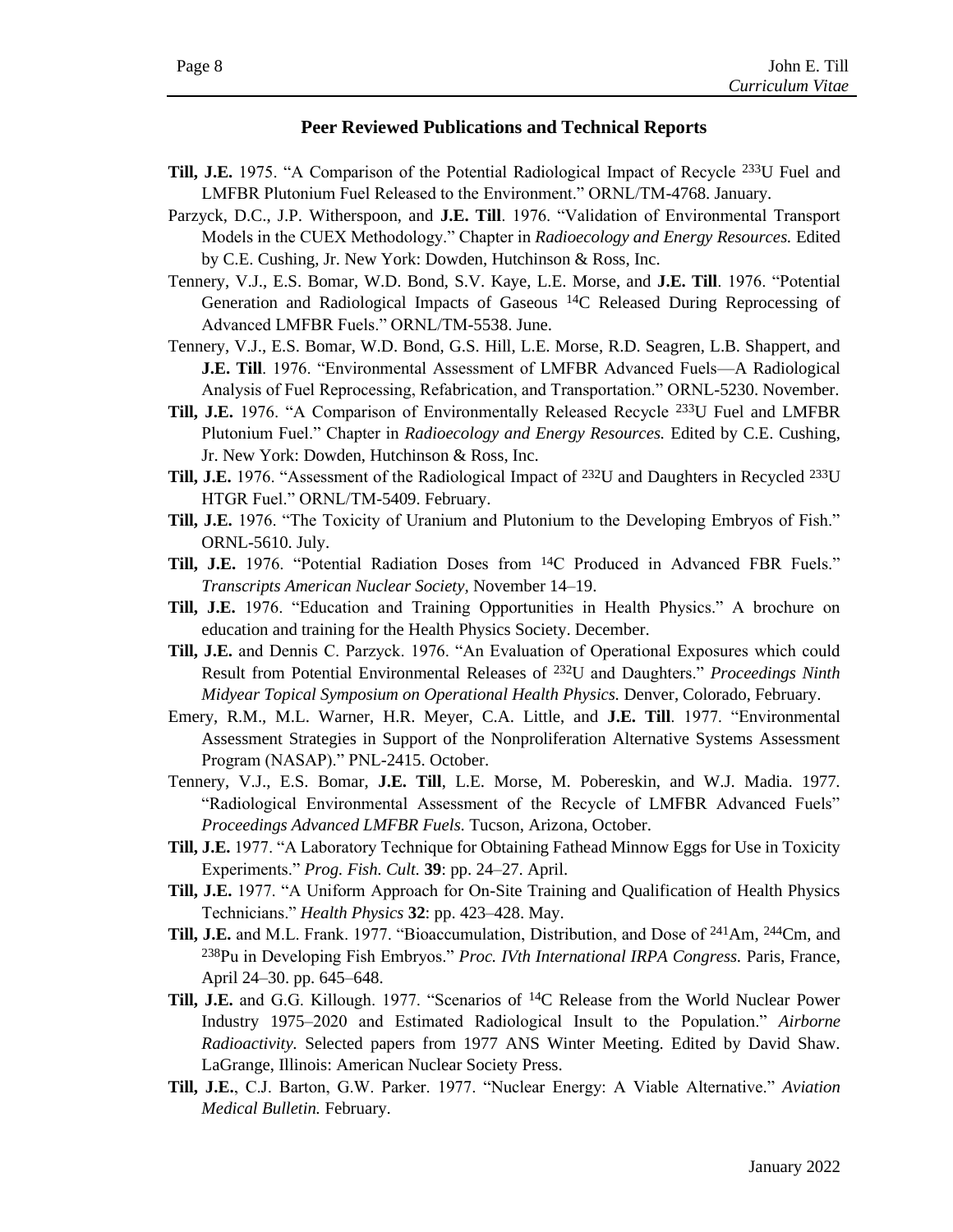- Killough, G.G. and **J.E. Till**. 1978. "Scenarios of 14C Release from the World Nuclear Power Industry 1975–2020 and Estimated Radiological Impact." *Nuclear Safety* **19** (5).
- Tennery, V.J., E.S. Bomar, W.D. Bond, L.E. Morse, H.R. Meyer, **J.E. Till**, and M.G. Yalcintas. 1978. "Environmental Assessment of Alternate FBR Fuels: Radiological Assessment of Airborne Releases from Thorium Mining and Milling." ORNL/TM-6474. October.
- Tennery, V.J., E.S. Boamr, W.D. Bond, H.R. Meyer, L.E. Morse, and **J.E. Till**. 1978. "Environmental Assessment of Alternate FBR Fuels: Radiological Assessment of Reprocessing and Refabrication of Thorium/Uranium Carbide Fuel." ORNL/TM-6493. August.
- Meyer, H.R., **J.E. Till** et al. 1978. "Nonproliferation Alternative Systems Assessment Program (NASAP)—Preliminary Environmental Assessment of Thorium/Uranium Fuel Cycle Systems." ORNL/TM-6069. June.
- Meyer, H.R. and **J.E. Till**. 1978. "Radiological Hazards of Denatured Fuel Isotopes," Section 3.3 in *Interim Assessment of the Denatured Uranium Fuel Cycle*. Edited by L.S. Abbott, D.E. Bartine, and T.J. Burns. ORNL-5388. December.
- **Till, J.E.** 1978. "The Effect of Chronic Exposure to 238Pu(IV) Citrate on the Embryonic Development of Carp and Fathead Minnow Eggs." *Health Physics* **34** (4).
- **Till, J.E.**, E.S. Bomar, L.E. Morse, and V.J. Tennery. 1978. "A Radiological Assessment of Reprocessing Advanced Liquid-Metal Fast Breeder Reactor Fuels." *Nuclear Technology* **37** (3). March.
- **Till, J.E.**, F.O. Hoffman, and D.E. Dunning. 1978. "Assessment of Technetium-99 Releases to the Atmosphere—A Plea for Applied Research." ORNL/TM-6260. June.
- Etnier, E.L. and **J.E. Till**. 1979. "Significance of Incorporating Age-Dependent Data into Population Dose Estimates." *Health Physics* **37** (6).
- Kocher, D.C. and **J.E. Till**. 1979. "Iodine-129 Dose to the World Population from the Nuclear Power Industry." *Trans. Am. Nuc. Soc.*, November 12–16.
- Meyer, H.R. and **J.E. Till**. 1979. "Anticipated Radiological Impacts from the Mining and Milling of Thorium for the Nonproliferative Fuels." Invited paper, *Proceedings of the Symposium— Radioactivity and Environment.* Norderney, Federal Republic of Germany, October 2–6, 1978, IRPA.
- Meyer, H.R., **J.E. Till**, E.S. Bomar, W.D. Bond, L.E. Morse, V.J. Tennery, and M.G. Yalcintas. 1979. "Radiological Impact of Thorium Mining and Milling." *Nuclear Safety* 20 (3).
- Meyer, H.R., C.A. Little, J.P. Witherspoon, and **J.E. Till**. 1979. "A Comparison of Potential Radiological Impacts of 233U and 239Pu Fuel Cycles." *Trans. Am. Nuc. Soc.*, November 12– 16.
- **Till, J.E.** and G.G. Killough. 1979. "Scenarios for 14C Release to the Atmosphere by the World Nuclear Industry and Estimated Radiological Impacts." Invited paper *Proceedings of the Symposium—Radioactivity and Environment,* Norderney, Federal Republic of Germany, October 2–6, 1978, IRPA.
- **Till, J.E.**, F.O. Hoffman, and D.E. Dunning. 1979. "A New Look at <sup>99</sup>Tc Releases to the Atmosphere." *Health Physics* **36** (1).
- Tennery, V.J., E.S. Bomar, W.D. Bond, H.R. Meyer, L.E. Morse, **J.E. Till**, and M.G. Yalcintas. 1980. "Summary of Radiological Assessment of the Fuel Cycle for a Thorium/Uranium Carbide Fueled Fast Breeder Reactor." ORNL/TM-6953. May.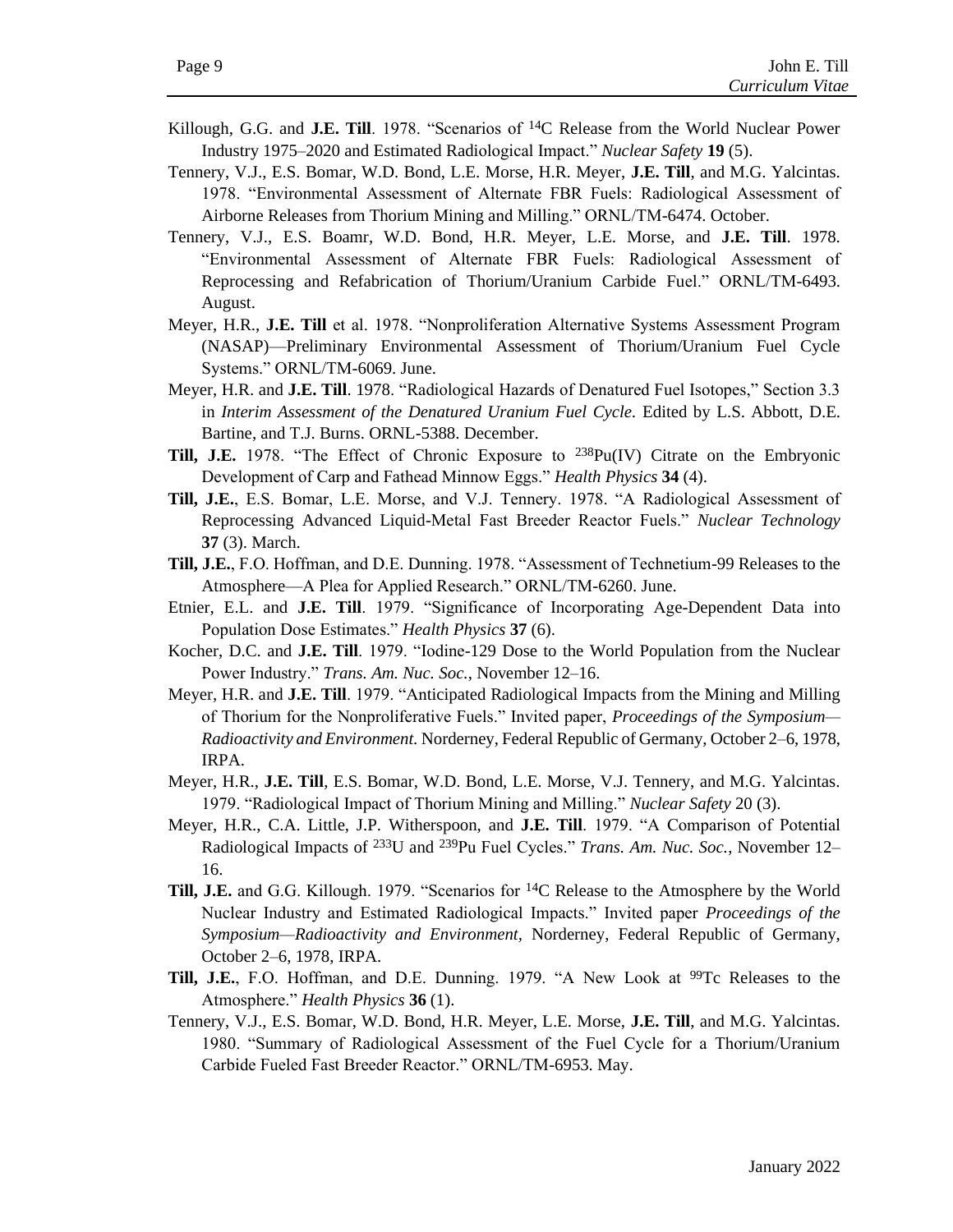- **Till, J.E.**, H.R. Meyer, V.J. Tennery, E.S. Bomar, M.G. Yalcintas, L.E. Morse, and W.D. Bond. 1980. "Reprocessing Nuclear Fuels of the Future: A Radiological Assessment of Advanced (Th, U)C Fuels." *Nuclear Technology* **48** (1).
- **Till, J.E.** , H.R. Meyer, E.L. Etnier, E.S. Bomar, R.D. Gentry, G.G. Killough, P.S. Rohwer, V.J. Tennery, and C.C. Travis. 1980. "Tritium—An Analysis of Key Environmental and Dosimetric Questions." ORNL/TM-6990. May.
- **Till, J.E.**, E.L. Etnier, and H.R. Meyer. 1980. "Updating the Tritium Quality Factor—The Argument for Conservatism." *Proc. Tritium Technology in Fission, Fusion, and Isotopic Applications.* American Nuclear Society National Topical Meeting, U.S. Department of Energy Document No. CONF-800427.
- **Till, J.E.**, 1981. "Radiological Assessment for Submerged Demineralizer System for Three Mile Island." *RAC* Report 1/81. *Radiological Assessments Corporation*, Neeses, South Carolina.
- **Till, J.E.**, E.L. Etnier, and H.R. Meyer. 1981. "A Review of Methodologies for Calculating Dose from Environmental Releases of Tritium." *Nuclear Safety* **22** (2).
- **Till, J.E.** 1983. "Special Case Radionuclides." Chapter 9 in *Radiological Assessment,* U.S. Nuclear Regulatory Commission. NUREG/CR-3332.
- **Till, J.E.** 1983. "Long-Lived Radionuclides," *Proc. 19th Annual Meeting of National Council on Radiation Protection and Measurements.* NCRP, Washington, D.C.
- **Till, J.E.** 1983. "Tritium—An Executive Summary of Environmental and Dosimetric Properties." Report for Chem-Nuclear Corporation. RAC/R/1. *Radiological Assessments Corporation*, Neeses, South Carolina. March.
- **Till, J.E.** 1983. "Long-Lived Global Cycling Radionuclides." *Proc. 1983 American Nuclear Society Annual Meeting.* **41**. June.
- **Till, J.E.** and H.R. Meyer, eds. 1983. *Radiological Assessment: A Textbook on Environmental Dose Analysis.* NUREG/CR-3332, ORNL-5968. U.S. Nuclear Regulatory Commission.
- Killough, G.G., **J.E. Till**, E.L. Etnier, B.D. Murphy, and R.J. Raridon. 1984. "Dose Equivalent due to Atmospheric Releases of Carbon-14." Chapter 11 in *Models and Parameters for Environmental Radiological Assessments*. Edited by C.W. Miller. DOE/TIC-11468, U.S. Department of Energy, Washington, D.C.
- **Till, J.E.** and W.L. Templeton (technical editors and task group leaders). 1984. *Radiological Assessment: Predicting the Transport, Bioaccumulation, and Intake by Man of Radionuclides Released to the Environment.* NCRP Report No. 76.
- **Till, J.E.** 1985. "A Critique of the Environmental Monitoring Program at the Savannah River Plant. Report on Task 1, Review of Facilities, Equipment, and Personnel." *Radiological Assessments Corporation* Report No. 1/85. January 30.
- **Till, J.E.** 1985. "Changes in Risk Resulting from Removal of Class 'C' from a Low-Level Waste Disposal Facility," Testimony submitted to House Committee on Interior and Insular Affairs, July 19.
- **Till, J.E.** 1985. "A Critique of the Environmental Monitoring Program at the Savannah River Plant. Report on Task 2, Review of Sample Locations, Frequency, and Radionuclides Monitored." *Radiological Assessments Corporation* Report No. 8/85. September 10.
- **Till, J.E.** and H.R. Moore. 1985. "A Pathway Analysis Approach for Determining Acceptable Levels of Contamination from Cobalt-60 in Soil at the International Nutronics Irradiation Facility." *Radiological Assessments Corporation* Report No. 7/85, August 28.
- **Till, J.E.**, R.L. Toole, and G. Shinopolus. 1985. "Report on the Proposed New Facility for Conversion of UF<sub>6</sub> to UF<sub>4</sub>." *Radiological Assessments Corporation* Report RAC-10. January.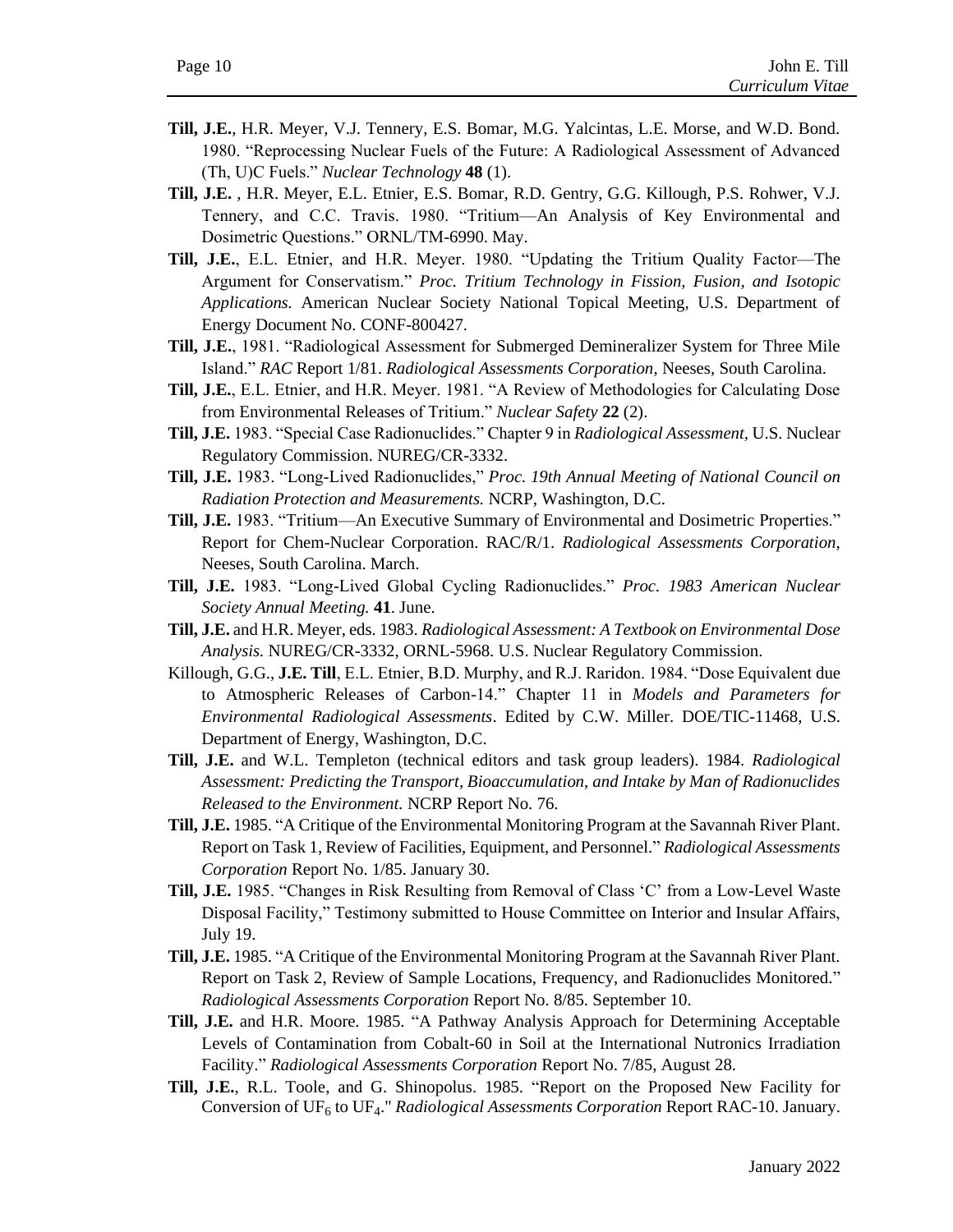- **Till, J.E.**, R.W. Shor, and F.O. Hoffman. 1985. "Environmental Effects of the Uranium Fuel Cycle—A Review of Data for Technetium." ORNL/TM-9150, NUREG/CR-3738. February.
- Schiager, K.J., W.J. Bair, M.W. Carter, A.P. Hull, and **J.E. Till**. 1986. *"De Minimis* Environmental Radiation Levels: Concepts and Consequences." *Health Physics* **50** (5).
- **Till, J.E.** 1986. "Source Terms for Technetium-99 from Nuclear Fuel Cycle Facilities," in *Technetium in the Environment.* Edited by G. DeSmet and C. Myttenaere. London: Elsevier Applied Science Publishers.
- **Till, J.E.** and R.E. Moore. 1986. *DECOM: A Pathway Analysis Approach for Determining Acceptable Levels of Contamination of Radionuclides in Soil. RAC* Report No. 2/86. *Radiological Assessments Corporation*. February 28.
- **Till, J.E.** and K.R. Meyer. 1986. *A Review of the Basis of Risk Calculations for Exposure to Chemicals and Radionuclides and Recommendations Regarding the Acceptability of Combining Risk Estimates. RAC* Report No. 5/86. *Radiological Assessments Corporation*. July 18.
- **Till, J.E.**, W.L. Templeton, D.A. Baker, B.G. Blaylock, R.B. Codell, F.O. Hoffman, Y.C. Ng, Y.O. Onishi, and C.W. Miller. 1986. "Screening Techniques for Determining Compliance with Environmental Standards." NCRP Commentary No. 3. National Council on Radiation Protection. Bethesda, Maryland.
- **Till, J.E.**, M.S. Whitaker, and R.E. Moore. 1986. "A Simplified Pathway Approach for Establishing Limits for Soil Contamination," in *Health Physics Considerations in Decontamination and Decommissioning,* Proceedings of the 19th Midyear Topical Symposium of the Health Physics Society. CONF–860203.
- Zeigler, C.C., I.B. Lawrimore, E.M. Heath, and **J.E. Till**. 1986. "Savannah River Plant Environmental Report—Annual Report for 1985." DPSPU-86-30-1.
- King, C.M., W.L. Marter, B.B. Looney, J.B. Picket, **J.E. Till**, K.R. Meyer, G.C. Merrel, V.C. Rogers, G.A. Holton, and D.F. Montague. 1987. "Performance Assessment Methods for Mixed Waste Sites at the Savannah River Plant." in *Proceedings Ninth Annual DOE Low-Level Radioactive Waste Management Conference*. Denver, Colorado, August 25–27.
- Meinhold, C.B., L. Emma, D.G. Jacobs, W.L. Templeton, and **J.E. Till**. 1987. "Guidelines for the Release of Waste Water from Nuclear Facilities with Special Reference to the Public Health Significance of the Proposed Release of Treated Waste Waters at Three Mile Island." NCRP Commentary No. 4. National Council on Radiation Protection, Bethesda, Maryland.
- **Till, J.E.** 1987. *Application for a Radioactive Materials License State of South Carolina*. Report prepared for NuPac Services, Inc. *RAC* Report No. 1/87. *Radiological Assessments Corporation*.
- **Till, J.E.** 1987. "Mathematical Models as the Basis for Monitoring Program Design." Appendix C in *Light Water Reactors Monitoring and Management In-Plant and Environmental for Three Mile Island*. Philadelphia: Pennsylvania: Academy of Natural Sciences.
- **Till, J.E.** 1987. "Environmental Monitoring Programs for Nuclear Facilities: U.S. and International Regulations." Appendix D in *Light Water Reactors Monitoring and Management In-Plant and Environmental for Three Mile Island*. Philadelphia, Pennsylvania: Academy of Natural Sciences.
- **Till, J.E.** and K.R. Meyer. 1987. "A Comparison Between the Soviet Source Term and Predicted Values for the Chernobyl Nuclear Accident." *Trans. Am. Nuc. Soc.*, Volume **55**, TTANSAO55 1-760, Los Angeles, California, November.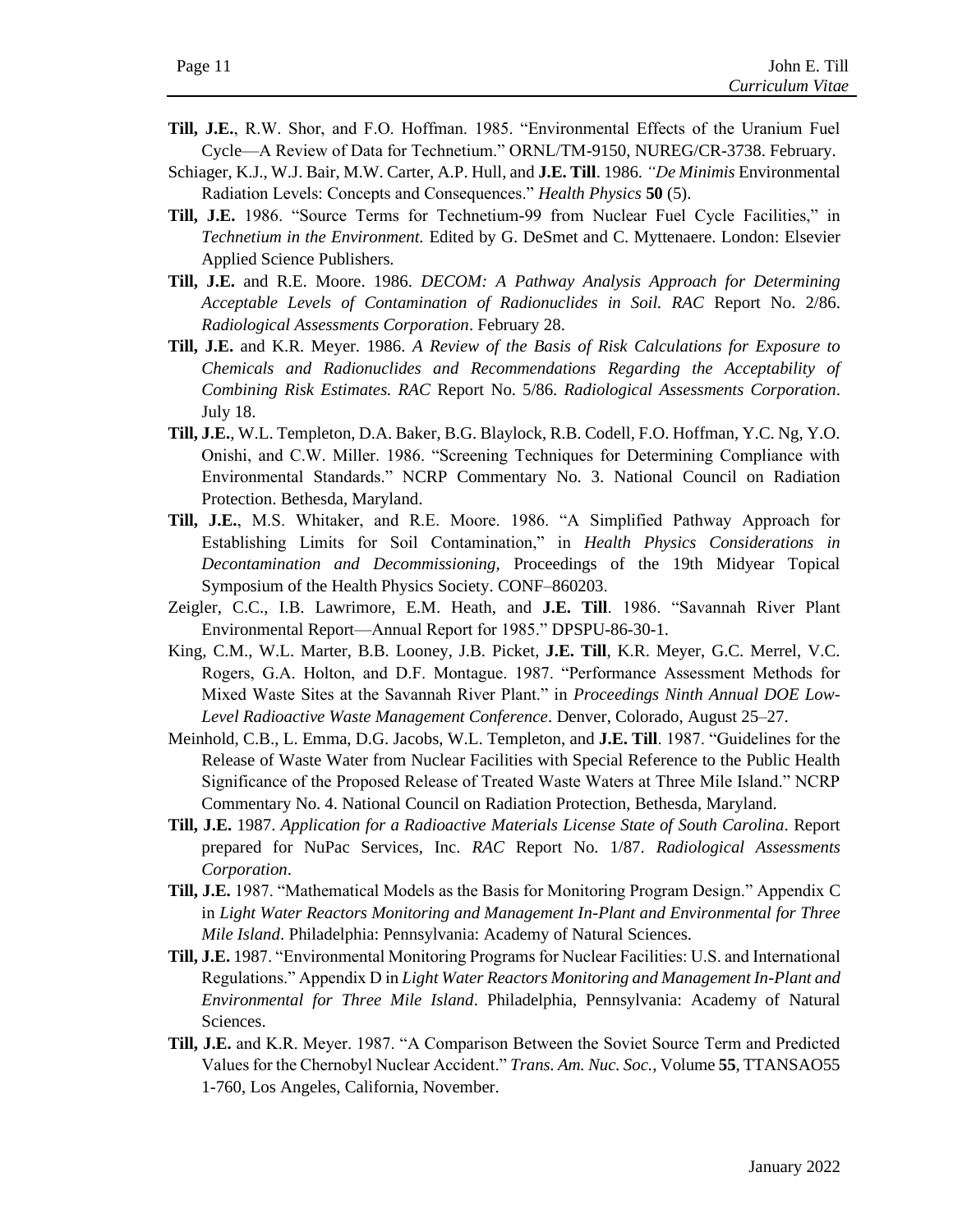- **Till, J.E.**, W.R. Schell, and D.J. Strom. 1987. "Assessing Risk from Long-Lived Radionuclides: The Need for New Perspective." Invited paper in Proc. Symposium on *Cycling of Long-Lived Radionuclides in the Biosphere: Observations and Models*. Madrid, Spain, September 15–19, 1986. Brussels, Belgium: Commission of the European Communities.
- Zeigler, C.C., E.M. Heath, L.B. Taus, J.L. Todd, and **J.E. Till**. 1987. "Savannah River Plant Environmental Report for 1986." DPSPU-87-30-1.
- Kahn, B., **J.E. Till**, and D. Hendricks. 1988. *Review of Pacific Northwest Environmental Radiation Monitoring Programs around Hanford*. Environmental Radiation Quality Assurance Task Force of the Pacific Northwest, Department of Social and Health Services, State of Washington, Olympia, Washington.
- Reith, C.H., R. Richey, M. Mathews, H.R. Meyer, C. Daily, F. Petelka, W. Glover, D. Lechel, and **J.E. Till**. 1988. "Characterization and Remedial Planning for Non-Radiological Toxicants at UMTRA Project Sites," in *Waste Management 88.* Proceedings of the Tenth Annual DOE Low-Level Waste Management Conference, Denver, Colorado. August 30–September 1. Edited by R.G. Post and M.E. Wacks: Tucson, Arizona: University of Arizona Press.
- Richmond, C.R., F.O. Hoffman, B.G. Blaylock, K.F. Eckerman, P.A. Leslie, C.W. Miller, Y.C. Ng, and **J.E. Till**. 1988. "The Potential Use of Chernobyl Fallout Data to Test and Evaluate the Predictions of Environmental Radiological Assessment Models." Report to the U.S. Department of Energy Office of Health and Environmental Research from the Interlaboratory Task Group on Health and Environmental Aspects of the Soviet Nuclear Accident. ORNL-6466.
- **Till, J.E.** 1988. "Modeling the Outdoor Environment—New Perspectives and Challenges." Invited paper in Proceedings of the Twenty-Fifth Hanford Life Sciences Symposium, October 21–23, 1986. *Health Physics* **55** (2).
- **Till, J.E.** and K.R. Meyer. 1988. *Living Without Landfills: A Critical Review. RAC* Report 8/88. Prepared for the Illinois Department of Nuclear Safety. *Radiological Assessments Corporation*, Neeses, SC, 29107.
- **Till, J.E.** and K.R. Meyer. 1988. "The Use of Chemical and Radionuclide Risk Estimates in Site Performance Evaluation of Mixed Waste Sites," in *Waste Management 88.* Proceedings of the Tenth Annual DOE Low-Level Waste Management Conference, Denver, Colorado. August 30–September 1. Edited by R.G. Post and M.E. Wacks: Tucson, Arizona: University of Arizona Press. pp. 148–161.
- **Till, J.E.** and K.R. Meyer. 1988. "Living Without Landfills: Confronting the Low-Level Radioactive Waste Crisis." Book Review, *Health Physics* **57** (1)
- **Till, J.E.** and R.E. Moore. 1988. "A Pathway Analysis Approach for Determining Acceptable Levels of Contamination of Radionuclides in Soil." *Health Physics* **55** (3).
- **Till, J.E.**, J. Charles Jennett, R.I. Newman, P.O. Kusek, and J.D. Spencer. 1988. "Implications for South Carolina Resulting from the National Academy of Sciences Report–Safety Issues at the Defense Production Reactors." A Report to the Governor and the South Carolina General Assembly and the Joint Legislative Committee on Energy.
- **Till, J.E.**, R.E. Moore, and G.G. Killough. 1988. *DECHEM™: A Pathway Analysis Approach for Determining Acceptable Levels of Chemicals in Soil. Radiological Assessments Corporation*, Neeses, SC, 29107.
- Reith, C.H., H.R. Meyer, **J.E. Till**, and M.L. Mathews. 1989. "DECHEM: A Program for Characterization and Mitigating Chemical Contaminants at UMTRA Project Sites," in *Waste*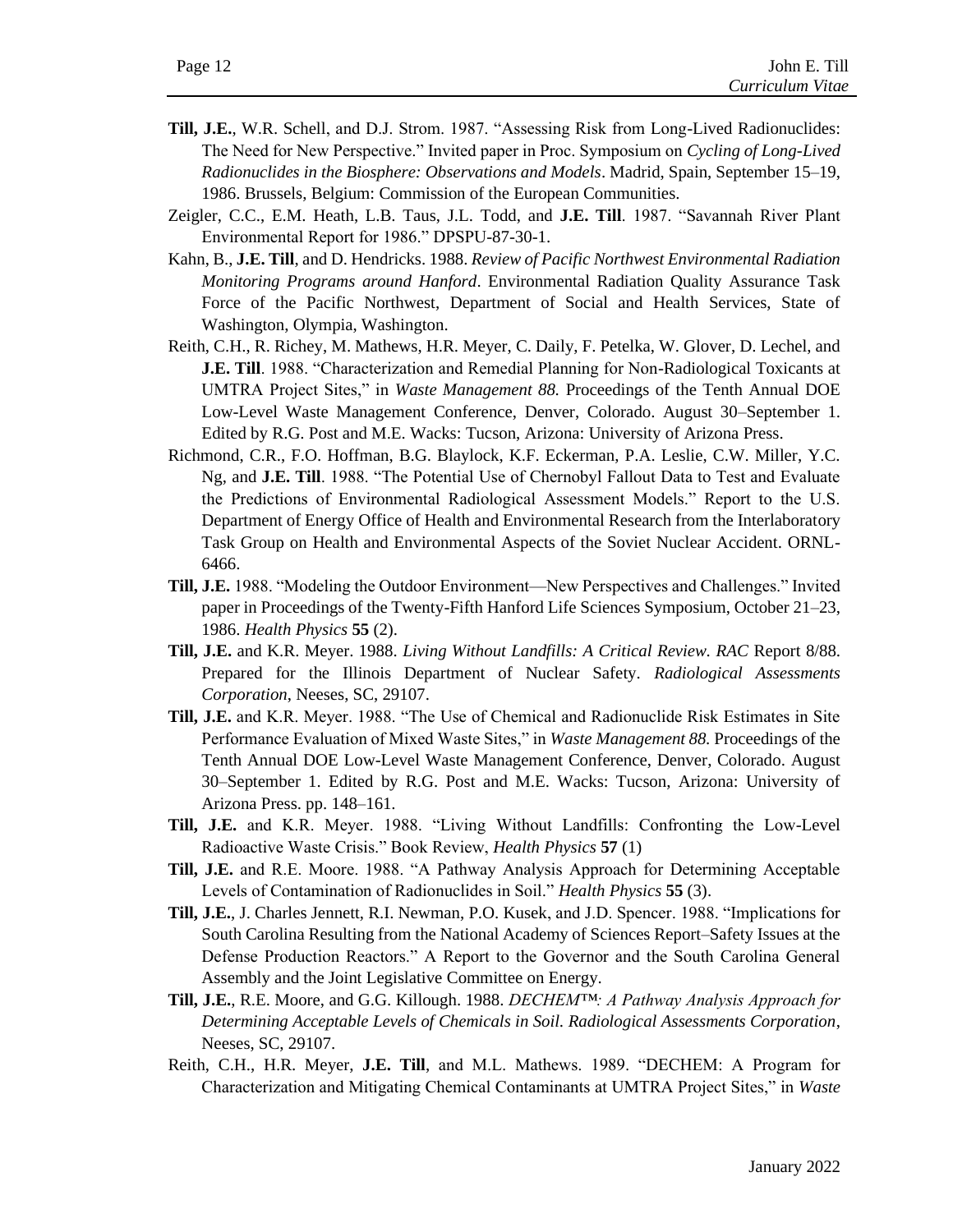*Management 89*, Proceedings of the Annual DOE Low-Level Waste Management Conference, Denver, Colorado.

- Reith, C.C., **J.E. Till**, and H.R. Meyer. 1989. "DECHEM™: A Program for Characterization and Mitigation," in Proceedings of the American Institute of Chemical Engineers 1989 Summer Meeting, August 20-23, 1989, Philadelphia, Pennsylvania.
- **Till, J.E.** and K.R. Meyer. 1989. "A Review of Protective Actions Taken During the Chernobyl Accident-Implications for the U.S. and the State of Illinois." *Chernobyl: Implications for Illinois.* Proceedings of conference held in Chicago Illinois, October 22–23, 1987, Illinois Department of Nuclear Safety, Springfield, Illinois..
- **Till, J.E.**, R.E. Moore, and G.G. Killough. 1989. *DECHEM™: An All-Pathway Assessment Procedure for Determining Acceptable Concentrations of Chemicals in Soil of Waste Sites. Radiological Assessments Corporation*, Neeses, SC, 29107.
- **Till, J.E.**, R.E. Moore, and G.G. Killough. 1989. *DECOM™: An All-Pathway Approach for Determining Acceptable Levels of Radionuclides in Soil. Radiological Assessments Corporation* Report, Neeses, SC, 29107.
- **Till, J..E**., R.E. Moore, G.G. Killough, K.R. Meyer, and D.W. Schmidt. 1989. "MICROAIRDOS<sup>™</sup>: A Version of the AIRDOS-EPA Radionuclide Dispersion and Dose Assessment Code Specifically Developed for Microcomputers." *Radiological Assessments Corporation*, Neeses, South Carolina.
- Lloyd, R.D., S.L. Simon, **J.E. Till**, H.A. Hawthorne, D.C. Gren, M.L. Rallison, and W. Stevens. 1990. "Development of A Method to Estimate Dose from Fallout Radioiodine in A Thyroid Cohort Study." *Health Physics* **59** (5).
- Lloyd, R.D., D.C. Gren, S.L. Simon, M.E. Wrenn, H.A. Hawthorne, W. Stevens, **J.E. Till**, and T.M. Lotz. 1990. "Individual External Exposures from Nevada Test Site Fallout for Leukemia Cases and Controls." *Health Physics* **59** (5).
- Reith, C.C. and **J.E. Till**. 1990. "DECHEM: A Remedial Planning Tool for Chemical Contaminants in Soil," *Proceedings of Envirotec 90*. IAEA, Vienna, Austria.
- Stevens, W., **J.E. Till**, J.L. Lyon, D.C. Thomas, R.A. Kerber, S. Preston-Martin, R.D. Lloyd, and S.L. Simon. 1990. *Final Report A Case-Control Study of Leukemia Deaths in Utah (1952-81) and Exposure to Radioactive Fallout from the Nevada Test Site (1952-58)* The University of Utah, Salt Lake City, Utah.
- Stevens, W., D.C. Thomas, J.L. Lyon, **J.E. Till**, R.A. Kerber, S.L. Simon, R.D. Lloyd, N.A. Elghany, and S. Preston-Martin. 1990. "Leukemia in Utah and Radioactive Fallout from the Nevada Test Site: A Case-Control Study." *JAMA* **264** (5).
- Stevens, W., **J.E. Till**, D.C. Thomas, J.L. Lyon, and R.A. Kerber. 1990. "A Historical Dose Reconstruction and Epidemiologic Study of Leukemia in Utah Residents Exposed to Fallout." *Proceedings Health Physics Society Topical Symposium on Environmental Radiation and Public Policy.* Las Vegas, Nevada, October 23–25. Health Physics Society, McLean, Virginia.
- **Till, J.E.** 1990. "Reconstructing Historical Exposures to the Public from Environmental Sources." *Radiation Protection Today-The NCRP at 60 Years.* Proceedings of the 25th Annual Meeting of the NCRP. National Council on Radiation Protection and Measurements, Bethesda, Maryland. April 1.
- **Till, J.E.** 1990. "The Hanford Environmental Dose Reconstruction Project." *Proceedings Health Physics Society Topical Symposium on Environmental Radiation and Public Policy.* Las Vegas, Nevada, October 23–25. Health Physics Society, McLean, Virginia.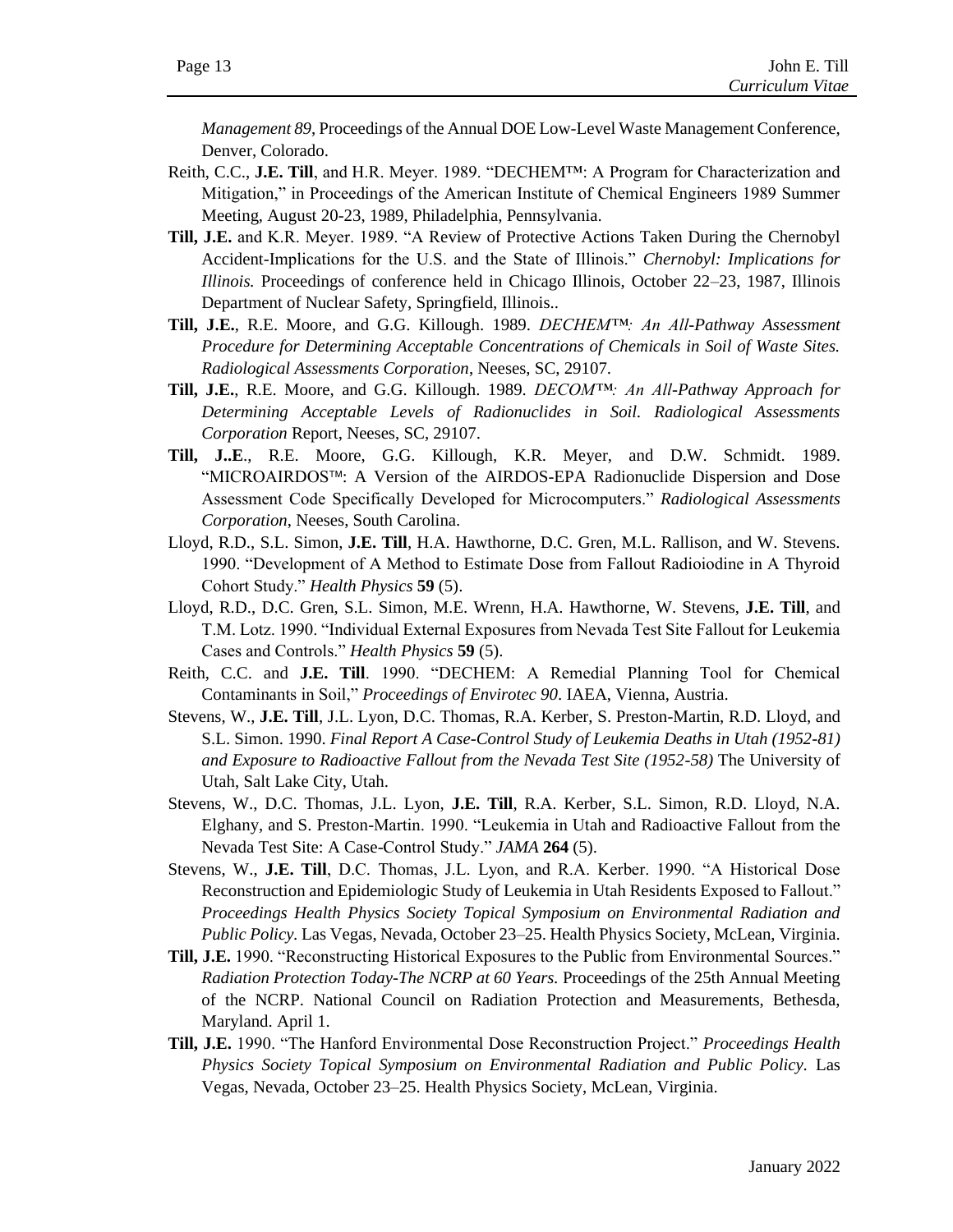- **Till, J.E.** and K.R. Meyer. 1990. "The Additivity of Radionuclide and Chemical Risk Estimates in Performance Evaluation of Mixed-Waste Sites." *Environmental Monitoring, Restoration and Assessment: What Have We Learned.* Twenty-eighth Hanford Symposium on Health and the Environment. Edited by R.H. Gray. Pacific Northwest Laboratory, Richland, Washington. pp. 207–218.
- **Till, J.E.**, F.A. Gifford, B.W. Graham, J.R. Horan, J.M. Leitch, J. Ruttenber, P.G. Voillequé, M. Von Braun, and F.W. Whicker. 1990. "Findings and Recommendations of the Review Panel for the Draft INEL Historical Dose Evaluation*."* Special report of the review committee to the Department of Energy, Idaho Operations Office, Idaho Falls, Idaho.
- **Till, J.E.**, R.E. Moore, and D.W. Schmidt. 1991. "Preliminary Radiological Assessment for the Martinsville Alternative Site." *RAC* Report No. CNSI-91-1. *Radiological Assessments Corporation*, Neeses, South Carolina.
- Stevens, W., **J.E. Till**, D.C. Thomas, J.L. Lyon, R.A. Kerber, S. Preston-Martin, S.L. Simon, M.L. Rallison, and R.D. Lloyd. 1992. "Assessment of Leukemia and Thyroid Disease in Relation to Fallout in Utah, Report of A Cohort Study of Thyroid Disease and Radioactive Fallout from the Nevada Test Site." The University of Utah, Salt Lake City, Utah.
- **Till, J.E.**, K.R. Meyer, D.W. Schmidt, and R.E. Moore. 1992. "The Fernald Dosimetry Reconstruction Project, Task 1: Identification of Release Points." *RAC* Report No. CDC-1. *Radiological Assessments Corporation*, Neeses, South Carolina, 29107.
- Voillequé, P.G., K.R. Meyer, D.W. Schmidt, G.G. Killough, R.E. Moore, V.I. Ichimura, S.K. Rope, B.S. Shleien, and **J.E. Till**. 1992. "The Fernald Dosimetry Reconstruction Project, Tasks 2 and 3, Radionuclide Source Terms and Uncertainties—1960-1962*.*" *RAC* Report No. CDC-2. *Radiological Assessments Corporation*, Neeses, South Carolina, 29107.
- &Grogan, H.A., K.R. Meyer, P.G. Voillequé, S.K. Rope, Marilyn J. Case, H.R. Meyer, R.E. Moore, T. Winsor, and **J.E. Till**. 1993. "Verification of Phase I Source Term and Uncertainty Estimates. The Rocky Flats Nuclear Weapons Plant Dose Reconstruction Project — Phase II: Toxicity Assessment and Risk Characterization." *RAC* Report No. CDH-1. *Radiological Assessments Corporation*, Neeses, South Carolina, 29107.
- Kerber, R.A., **J.E. Till**, S.L. Simon, J.L. Lyon, D.C. Thomas, S. Preston-Martin, M.L. Rallison, R.D. Lloyd, and W. Stevens. 1993. "A Cohort Study of Thyroid Disease in Relation to Fallout from Nuclear Weapons Testing." *JAMA* **270**(17).
- Killough, G.G., M.J. Case, K.R. Meyer, R.E. Moore, J.F. Rogers, S.K. Rope, D.W. Schmidt, B. Shleien, **J.E. Till**, and P.G. Voillequé. 1993. "The Fernald Dosimetry Reconstruction Project, Task 4, Environmental Pathways—Models and Validation*.*" *RAC* Report No. CDC-3. *Radiological Assessments Corporation*, Neeses, South Carolina, 29107.
- Shleien, B., S.K. Rope, M.J. Case, G.G. Killough, K.R. Meyer, R.E. Moore, D.W. Schmidt, **J.E. Till**, and P.G. Voillequé. 1993. "The Fernald Dosimetry Reconstruction Project, Task 5, Review of Historic Data and Assessments for the FMPC*." RAC* Report No. CDC-4. *Radiological Assessments Corporation*, Neeses, South Carolina, 29107.
- **Till, J.E.** 1993. "Implications of the Dose Reconstruction Studies on the Future of Environmental Health Physics." Keynote address in the Proceedings of the 26th Midyear Topical Meeting of the Health Physics Society, Coeur d'Alene, Idaho, January 24–28. Edited by R.D. Kathrine,

<sup>&</sup>amp; Independent peer review and oversight provided by the Health Advisory Panel, Historical Public Exposures Studies on Rocky Flats, Colorado Department of Public Health and Environment, Denver, CO.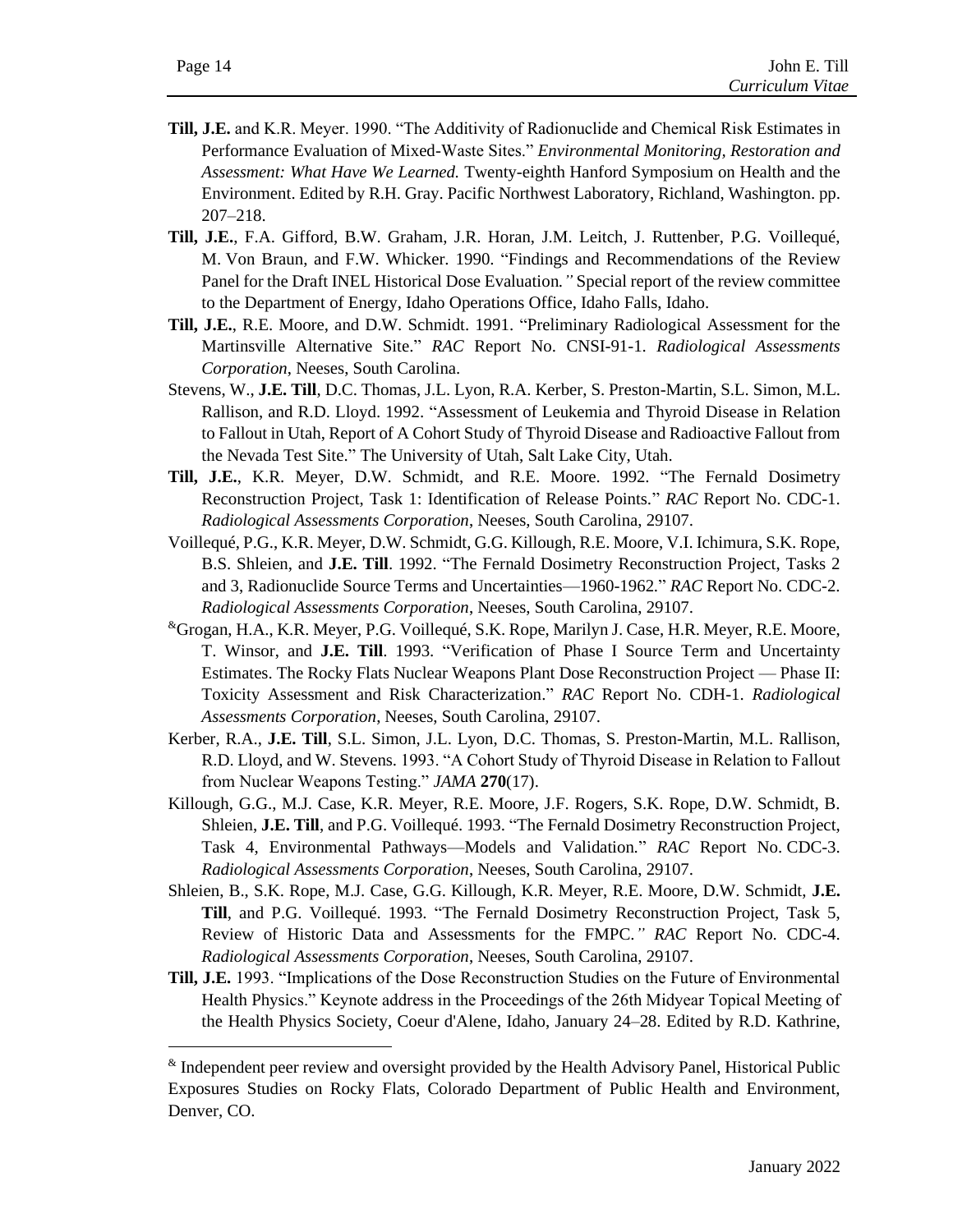D.H. Denham, and K. Salmon. Columbia Chapter of the Health Physics Society, Richland, Washington.

- &Grogan, H.A., K.R. Meyer, P.G. Voillequé, S.K. Rope, M.J. Case, H.R. Meyer, R.E. Moore, T. Winsor, and **J.E. Till**. 1994. "Verification of Phase I Source Term & Uncertainty Estimates." Final Task 2 report prepared for the Colorado Department of Public Health and Environment. *Radiological Assessments Corporation*, Neeses, South Carolina, 29107.
- Grogan, H.A., M.O. Langan, H.R. Meyer, E.A. Stetar, and **J.E. Till.** 1995. "Identification and Cataloging of Information Sources. Savannah River Site Dose Reconstruction Project." *RAC*  Report No. 3 CDC-SRS-95-Final. *Radiological Assessments Corporation*, Neeses, South Carolina, 29107.
- Meyer, K.R., P.D. McGavran, P.G. Voillequé, H.A. Grogan, L.W. Bell, H.R. Meyer, S.K. Rope, and **J.E. Till**. 1995. "Savannah River Site Dose Reconstruction Projection, Phase I Data Retrieval and Assessment, Evaluation of Materials Released from the Savannah River Site." *RAC* Report No. 6 CDC-SRS-95-Final. *Radiological Assessments Corporation*, *Radiological Assessments Corporation*, 29107.
- Simon, S.L., **J.E. Till**, R.D. Lloyd, R. Kerber, D.C. Thomas, S. Preston-Martin, and W. Stevens. 1995. "The Utah Leukemia Case-Control Study: Dosimetry Methodology and Results." *Health Physics* **68** (4).
- Stetar, E.A., M.J. Case, L.W. Bell, H.A. Grogan, K.R. Meyer, H.R. Meyer, S.K. Rope, D.W. Schmidt, T.F. Winsor, and **J.E. Till**. 1995. "Identifying Sources of Environmental Monitoring and Research Data. Savannah River Site Dose Reconstruction Project." *RAC* Report No. 2 CDC-SRS-95-Final. *Radiological Assessments Corporation*, Neeses, SC, 29107.
- Templeton, W.L., **J.E. Till** (Co-Chairmen), D.A. Baker, B.G. Blaylock, R.B. Codell, F.O. Hoffman, C.W. Miller, and Y. Onishi. 1995. *Screening Models for Releases of Radionuclides to Air, Surface Water, and Ground Water*. NCRP Report No. 123 (Vols. I and II). National Council on Radiation Protection and Measurements, Bethesda, Maryland.
- **Till, J.E.**. 1995. "Building Credibility in Public Studies." *American Scientist* **8**3 (5).
- **Till, J.E.**, S.L. Simon, R. Kerber, R.D. Lloyd, W. Stevens, D.C. Thomas, J.L. Lyon, and S. Preston-Martin. 1995. "The Utah Thyroid Cohort Study: Analysis of the Dosimetry Results." *Health Physics* **68** (4).
- **Till, J.E.**, F.O. Hoffman, Keith J. Schiager, and J. Taschner. 1995. "Letter Report of the Dose Assessment Working Group, Committee to study the Mortality of Military Personnel Present at Atmospheric Tests of Nuclear Weapons." National Academy of Sciences, Washington, D.C.
- Voillequé, P.G., K.R. Meyer, D.W. Schmidt, S.K. Rope, G.G. Killough, R.E. Moore, M.C. Case, B. Shleien and **J.E. Till**. 1995. "The Fernald Dosimetry Reconstruction Project, Tasks 2 and 3, Radionuclide Source Terms and Uncertainties (Final Report)." *RAC* Report No. CDC-5. *Radiological Assessments Corporation*, Neeses, South Carolina*,* Neeses, SC, 29107.

<sup>&</sup>amp; Independent peer review and oversight provided by the Health Advisory Panel, Historical Public Exposures Studies on Rocky Flats, Colorado Department of Public Health and Environment, Denver, CO.

<sup>\*</sup> Independent peer review provided by National Academy of Sciences Committee on an Assessment of Centers for Disease Control and Prevention Radiation Stuedies from Department of Energy Contractor Sites.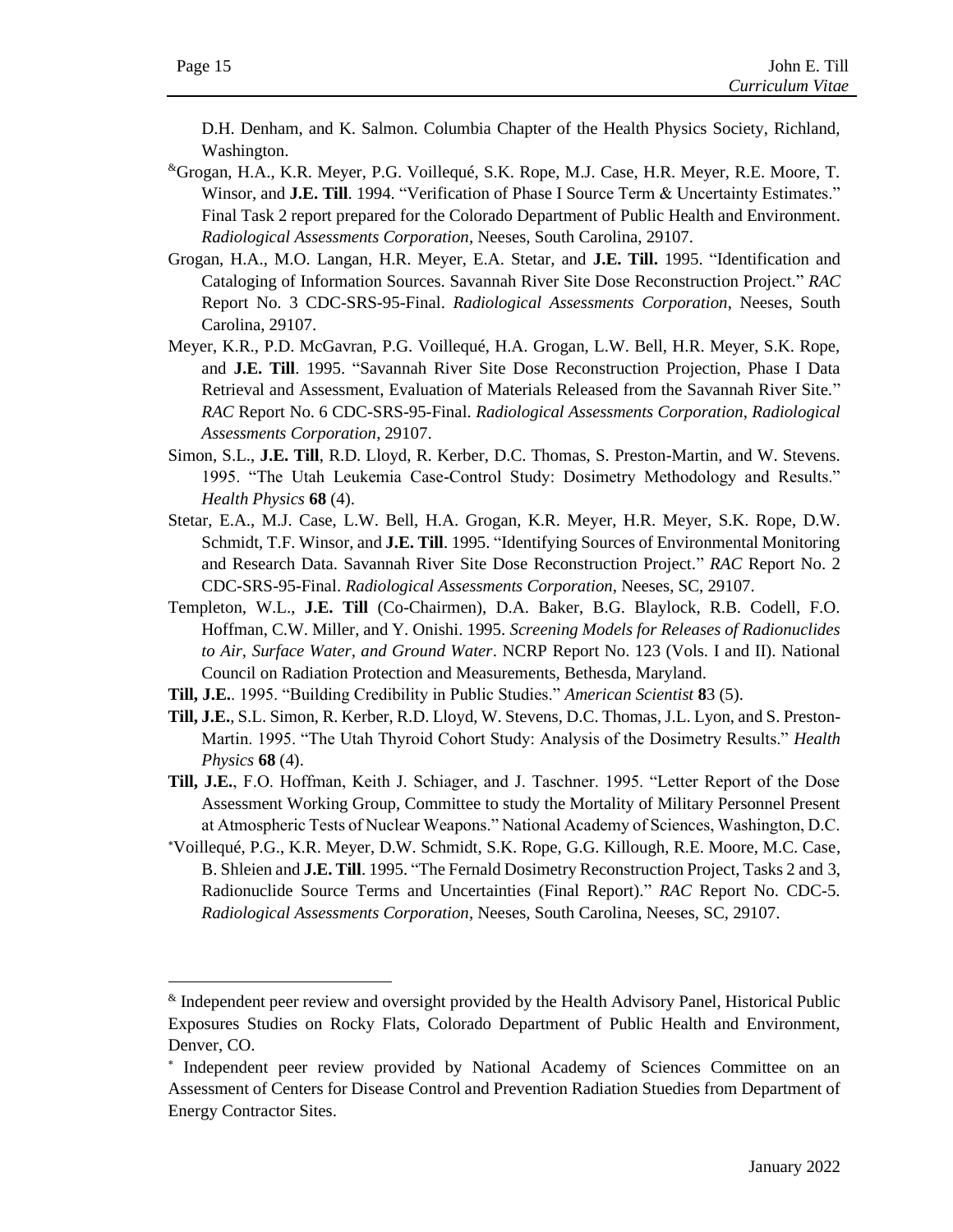- Meyer , K.R., P.G. Voillequé, D.W. Schmidt, S.K. Rope, G.G. Killough, B. Shleien, R.E. Moore, M.J. Case, and **J.E. Till**. 1996. "Overview of the Fernald Dosimetry Reconstruction Project and Source Term Estimates for 1951–1988." *Health Physics* **71** (4): 425–437.
- &Meyer, H.R., S.K. Rope, T.F. Winsor, P.G. Voillequé, K.M. Meyer, L.A. Stetar, **J.E. Till**, and J.M. Weber. 1996. "Task 2: The Rocky Flats Plant 903 Area Characterization." *RAC* Report No. 2-CDPHE-RFP-1996-FINAL. *Radiological Assessments Corporation*, Neeses, South Carolina.
- &Meyer, K.R. and **J.E. Till**. 1996. "Task 2c: Characterization of Surface Water Releases from the Rocky Flats Plant." *RAC* Report #7-CDPHE-RFP-1996. Phase II, Rocky Flats Historical Public Exposure Studies. *Radiological Assessments Corporation*, Neeses, South Carolina, Neeses, SC, 29107.
- &Rope, S.K., K.R. Meyer, M.J. Case, D. W. Schmidt, M. Dreicer, T. Winsor, L. W. Bell, E.S. Stetar, and **J.E. Till**. 1996. "Task 4, Evaluation Of Historical Environmental Data." Draft report for public comment. *RAC* Report #1 CDPHE-RFP-1996-Draft. Phase II, Rocky Flats Historical Public Exposures Studies. *Radiological Assessments Corporation*, Neeses, South Carolina*,* Neeses, SC, 29107.
- Grogan, H.A. and **J.E. Till** (Principal Investigator). 1996. "Calculating and Interpreting Radiological Doses and Risks for Individuals Exposed to Radionuclides Due to Historical Releases from the Hanford Nuclear Reservation," Workshop Report. *RAC* Report No. 5-CDC-Task Order 2-1996-FINAL. *RAC*, 417 Till Rd. Neeses, SC 29107.
- **Till, J.E.** 1996. "Methodology of Environmental Dose Assessment." Proceedings of the 1996 International Congress on Radiation Protection, IRPA 9, Vienna, Austria, April 14–19.
- &Rope, S.K., K.R. Meyer, M.J. Case, D. W. Schmidt, T. Winsor, M. Dreicer, and **J.E. Till**. 1997. *Task 4, Evaluation Of Historical Environmental Data. RAC* Report #1 CDPHE-RFP-1997- Final. Phase II, Rocky Flats Historical Public Exposures Studies. *Radiological Assessments Corporation*, Neeses, South Carolina, Neeses, SC, 29107.
- **Till, J.E.** 1997. "A 1993 Report on Reconstruction of Environmental Exposures and Uncertainties in Support of Epidemiological Studies Related to Low-Dose Radiation." In *Radiation Injury and the Chernobyl Catastrophe.* Stem Cells 1997, **15**(suppl 2). pp.87–94.
- **Till, J.E.** 1997. "Environmental Dose Reconstruction." *Radiological Protection Bulletin.* No. **185**, January. National Radiological Protection Board, Harwell, United Kingdom.
- **Till, J.E.** 1997. "Environmental Dose Reconstruction." *Proceedings Thirty First Annual Meeting of the National Council on Radiation Protection and Measurements (NCRP).*Washington, D.C., April 12–13, 1995. National Council on Radiation Protection, Bethesda, Maryland.
- **Till, J.E.** (editor). 1997. *Proceedings Thirty First Annual Meeting of the National Council on Radiation Protection and Measurements (NCRP).* Washington, D.C., April 12–13, 1995. National Council on Radiation Protection, Bethesda, Maryland.
- **Till, J.E.** 1998. Keynote Address. *Proceedings of the First Annual University of Washington Conference on the Ecological, Community and Occupational Health Issues at Hanford, December 3, 1997.* University of Washington Press, Seattle, WA.

<sup>&</sup>amp; Independent peer review and oversight provided by the Health Advisory Panel, Historical Public Exposures Studies on Rocky Flats, Colorado Department of Public Health and Environment, Denver, CO.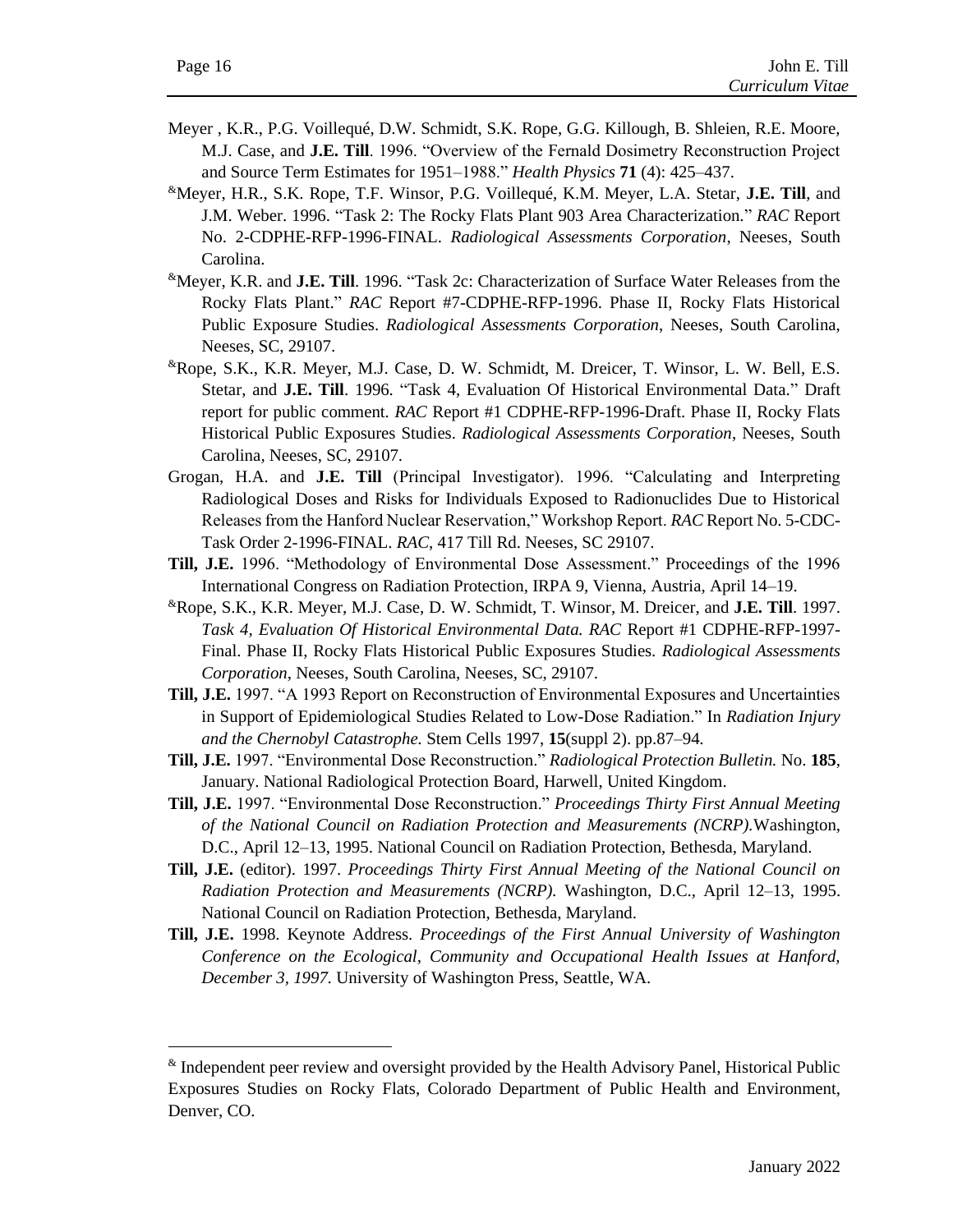- Killough, G. G., M.J. Case, K.R. Meyer, R.E. Moore, S.K. Rope, D W. Schmidt, B. Shleien, W.K. Sinclair, P.G. Voillequé, and **J.E. Till**. 1998. "Radiation Doses and Risk to residents from FMPC Operations from 1951-1988, Vols. I and II," Task 6 Final Report, The Fernald Dosimetry Reconstruction Project, *RAC* Report No. 1-CDC-Fernald-1998-FINAL. *RAC*, 417 Till Rd. Neeses, SC 29107.
- Grogan, H.A. and **J.E. Till** (Principal Investigator). 1998. "Issues related to estimating Doses Due to I<sup>131</sup> Releases to the Atmosphere from the Hanford Site," Workshop Report. *RAC* Report No. 2-CDC-Task Order 4-1998-FINAL. *RAC*, 417 Till Rd. Neeses, SC 29107.
- &Grogan, H.A., W.K. Sinclair, P.G. Voillequé, and **J.E. Till** (Principal Investigator). 1999. "Assessing Risks of Exposure to Plutonium," Rocky Flats Dose Reconstruction Project. *RAC*  Report No. 5-CDPHE-RFP-1998-FINAL. *RAC*, 417 Till Rd. Neeses, SC 29107.
- <sup>±</sup>Weber, J.M. and **J.E. Till** (Principal Investigator). 1999 "Cleanup Levels at Other Sites," Task 1 of the Rocky Flats Soil Action Levels Project. *RAC* Report No. 6-RSALOP-1999-FINAL. *RAC*, 417 Till Rd. Neeses, SC 29107.
- McGavran, P.D., A.S. Rood., and **J.E. Till**. 1999. "Chronic Beryllium Disease and Cancer Risk Estimates with Uncertainty for Beryllium Released to the Air from the Rocky Flats Plant." *Environmental Health Perspectives*. **107** (9): 731-744.
- &Meyer, K.R. and **J.E. Till**. 1999*. Characterization of Releases to Surface Water From the Rocky Flats Plant. RAC* Report No.7-CDPHE-1996-FINAL(Rev. 1). *Radiological Assessments Corporation*, Neeses, South Carolina, Neeses, SC, 29107.
- &Meyer, K.R., H.G. Grogan, and **J.E. Till**. 1999. "Responses to Public Questions and Concerns." *RAC* Report No.12-CDPHE-1999-FINAL. *Radiological Assessments Corporation*, Neeses, South Carolina, Neeses, SC, 29107.
- &Rope S.K., K.R. Meyer, M.J. Case, H.A. Grogan, D.W. Schmidt, M. Dreicer, T.F. Winsor, and **J.E. Till**. 1999*.* "Evaluation of Environmental Data for Historical Public Exposures Studies on Rocky Flats." *RAC* Report No. 1-CDPHE-RFP-1997-FINAL(Rev.1). *Radiological Assessments Corporation.* Neeses, South Carolina, Neeses, SC, 29107.
- &Weber, J.M., A.S. Rood, H.R. Meyer, and **J.E. Till**, 1999. "Development of the Rocky Flats Plant 903 Area Plutonium Source Term." *RAC* Report No. 8-CDPHE-RFP-1998-FINAL(Rev.1). *Radiological Assessments Corporation*, Neeses, South Carolina, Neeses, SC, 29107.
- Rood, A.S., G.G. Killough, and **J.E. Till**. 1999. "Evaluation of Atmospheric Transport Models for Use in Phase II of the Historical Public Exposures Studies at the Rocky Flats Plant." Risk Analysis, **19** (4): 559-576, Neeses, SC, 29107.
- Aanenson, J.W., S.J. Maheras, H.J. Mohler, P.G. Voillequé, and **J.E. Till**. 1999. "Independent Audit of Los Alamos National Laboratory for Compliance with the Clean Air Act, 40 CFR 61, Subpart H." *RAC* Report No. 3-DOJ-LANL Audit-1998-FINAL. *Risk Assessment Corporation,* Neeses, South Carolina.

<sup>\*</sup> Independent peer review provided by National Academy of Sciences Committee on an Assessment of Centers for Disease Control and Prevention Radiation Stuedies from Department of Energy Contractor Sites.

<sup>&</sup>amp; Independent peer review and oversight provided by the Health Advisory Panel, Historical Public Exposures Studies on Rocky Flats, Colorado Department of Public Health and Environment, Denver, CO.

<sup>±</sup> Independent peer review provided by technical experts on the Rocky Flats Soil Action Level Panel, Rocky Flats Citizens Advisory Board, Boulder, Colorado.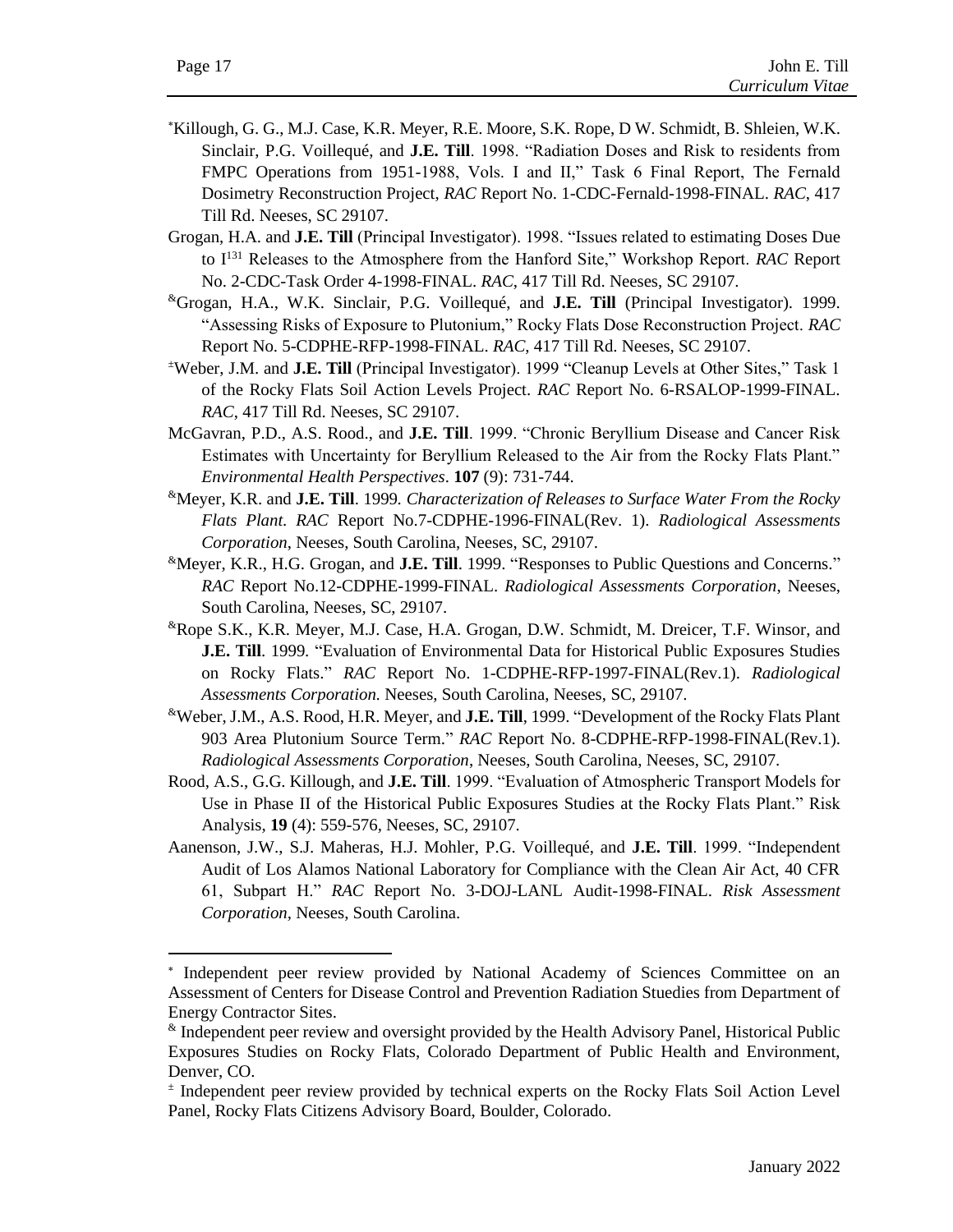- **Till, J.E**., G.G. Killough, K.R. Meyer, W.S. Sinclair, P.G. Voillequé, S.K. Rope, and M.J. Case. 2000. "The Fernald Dosimetry Reconstruction Project." *Technology*, **7** pp270-295.
- **Till, J.E**., G.G. Killough, K.R. Meyer, J.W. Aanenson, and A.S. Rood. 2000. "Calculating Soil Action Levels and Uncertainties for Decision-Making during Cleanup of Contaminated Sites." In *Proc. 10th International Congress of the International Radiation Protection Association*. May 14-19, 2000, Hiroshima, Japan.
- **Till, J.E**. and S.L. Sharp. "Public Participation in Decision-Making for Contaminated Sites." In *Proc. 10th International Congress of the International radiation Protection Association*. May 14-19, 2000, Hiroshima, Japan.
- \*Meyer, K.R., H.J. Mohler, J.W. Aanenson, **J.E. Till** (Principal Investigator), "Identification and Prioritization of Radionuclide Releases from the Idaho National Engineering and Environmental Laboratory," *RAC Report No. 3-CDC-Task Order 5-2000,* September 30, 2000, *Risk Assessment Corporation,* Neeses, SC 29107.
- Aanenson, J.W., S.J. Maheras, H.J. Mohler, P.G. Voillequé, and **J.E. Till**. 2000. "Independent Audit of Los Alamos National Laboratory for Compliance with the Clean Air Act, 40 CFR 61, Subpart H for 1999." *RAC* Report No. 4-DOJ-LANL Audit-2000-FINAL. *Risk Assessment Corporation,* Neeses, South Carolina.
- **Till, J.E**. and K.R. Meyer. 2001. "Public Involvement in Science and Decision-Making." *Health Physics*, **80** (4) pp 370-379.
- Rood, A.S., P.D. McGavran, J.W. Aanenson, and **J.E. Till**. 2001. "Stochastic Estimates of Exposure and Cancer Risk from Carbon Tetrachloride Released to the Air from the Rocky Flats Plant." *Risk Analysis*, **21** (4) pp 675-695.
- **Till, J.E**., J.W. Aanenson, P.J. Boelter, M.J. Case, M. Dreicer, H.A. Grogan, M.O. Langan, P.D. McGavran, K.R. Meyer, H.R. Meyer, H.J. Mohler, A.S. Rood, R.C. Rope, S.K. Rope, L.A. Stetar, P.G. Voillequé, T.F. Winson, W. Yang. 2001. "SRS Environmental Dose Reconstruction Project Phase II," *RAC* report No. 1-CDC-SRS-1999-FINAL, *Risk Assessment Corporation*, Neeses, SC 29107.
- Rood, A.S., H.A. Grogan, and **J.E. Till**. 2002. "A Model for A Comprehensive Assessment of Exposure and Lifetime Cancer Incidence Risk from Plutonium released from the Rocky Flats Plant, 1953-1989." *Health Physics*, **82** (2) pp 182-212.
- **Till, J.E**., A.S. Rood, P.G. Voillequé, P.D. Mcgavran, K.R. Meyer, H.G. Grogan, W.K. Sinclair, J.W. Aanenson, H.R. Meyer, S.K. Rope, and M.J. Case. 2002. "Risk to the Public from Historical Releases of Radionuclides and Chemicals at the Rocky Flats Nuclear Weapons Plant." *J of Exposure. Analysis and Epidemiology*, **12** (5) pp355-372.
- <sup>+</sup>**Till, J**.**E**. (Principal Investigator), A. S. Rood, J. W. Aanenson, S. S. Mohler, P. D. McGavran, H. J. Mohler, and H. A. Grogan. 2002. "Analysis of Exposure and Risks to the Public from Radionuclides and Chemicals Released by the Cerro Grande Fire at Los Alamos, Estimated Risks from Releases to Air." *RAC Report No. 3-NMED-2002-FINAL*, June 3, 2002 *Risk Assessment Corporation,* Neeses, SC 29107.

<sup>\*</sup> Independent peer review provided by National Academy of Sciences Committee on an Assessment of Centers for Disease Control and Prevention Radiation Stuedies from Department of Energy Contractor Sites.

<sup>+</sup> Independent peer review provided by expert team lead by Dr. F. Ward Whicker, Professor Emeritus, Colorado State University, Ft. Collins, Colorado.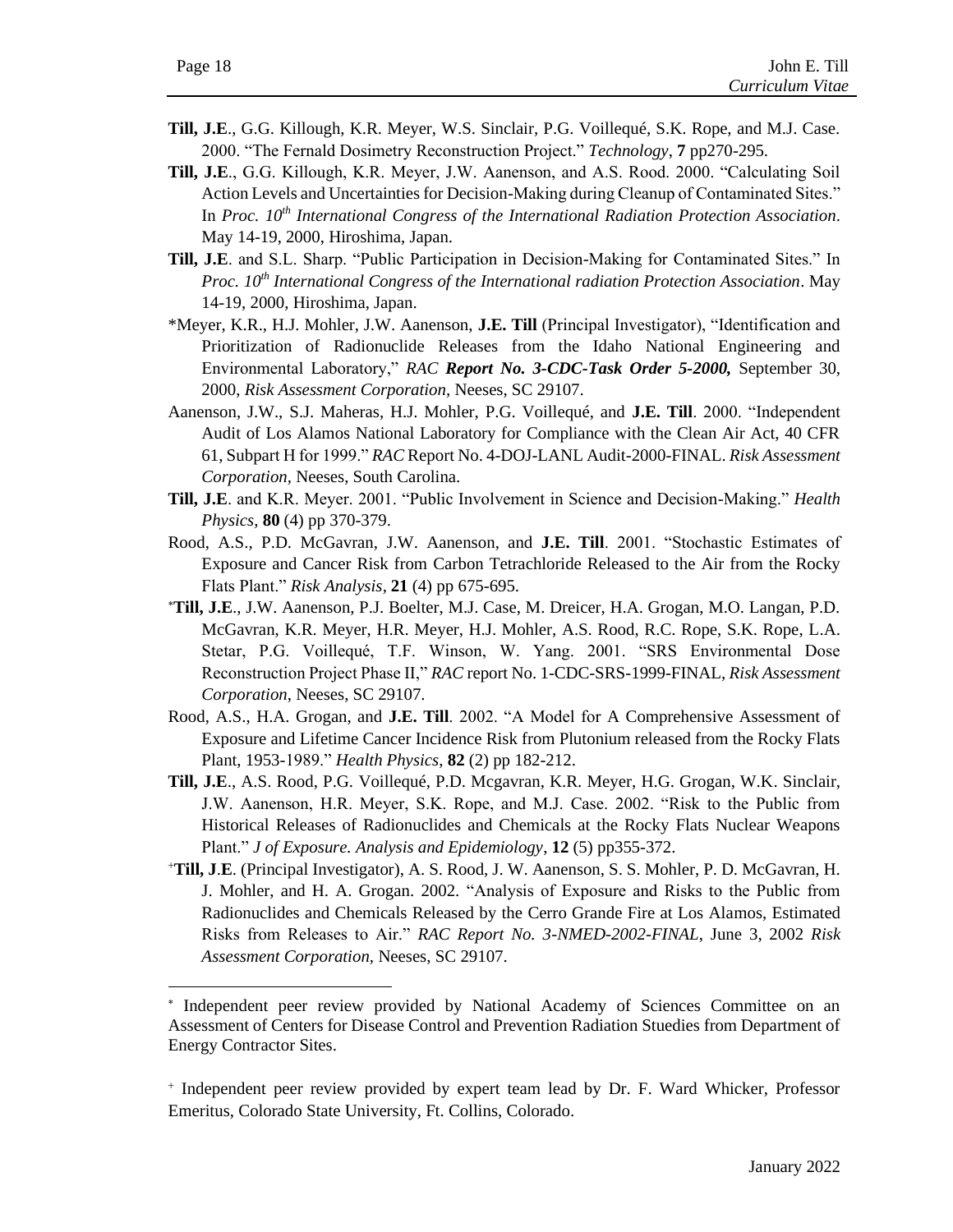- <sup>+</sup>**Till, J**.**E**. (Principal Investigator), J.R. Rocco, K.R. Meyer, H. J. Mohler, J. W. Aanenson, L.H. Wilson, A. S. Rood, P. D. McGavran. 2002. "Analysis of Exposure and Risks to the Public from Radionuclides and Chemicals Released by the Cerro Grande Fire at Los Alamos, Estimated Risks from Releases to Surface Water." *RAC Report No. 4-NMED-2002-FINAL*, June 3, 2002 *Risk Assessment Corporation,* Neeses, SC 29107.
- <sup>+</sup>**Till, J**.E. (Principal Investigator), H. J. Mohler,K.R. Meyer, J. W. Aanenson, H.A. Grogan, and J.R. Rocco. 2002. "Analysis of Exposure and Risks to the Public from Radionuclides and Chemicals Released by the Cerro Grande Fire at Los Alamos, Calculating and Communicating Risks: Observations and Recommendations." *RAC Report No. 5-NMED-2002-FINAL*, June 3, 2002 *Risk Assessment Corporation,* Neeses, SC 29107.
- Voillequé, P.G., G.G. Killough, S.K. Rope, and **J.E. Till**. 2002. "Methods for Estimating Radiation Doses from Short-Lived Gaseous Radionuclides and Radioactive Particles Released to the Atmosphere during Early Hanford Operations." *RAC* Report No. 2-CDC-Task Order 3- 2002-FINAL. *Risk Assessment Corporation*, Neeses, SC 29107.
- **Till, J.E**.. 2002. "Stakeholder Involvement in Developing Environmental Radiation Protection Policy and Recommendations," in *Proc. Radiological Protection of the Environment, The Path forward to a New Policy*," NEA Forum in Collaboration with the International Commission on Radiological Protection, Taormina, Sicily, Italy, 12-14 February, 2002.
- Meyer, K.R., H.J. Mohler, J.W. Aanenson, and **J.E. Till**. 2002. "Identification and Prioritization of Radionuclide Releases from the Idaho National Engineering and Environmental Laboratory." *RAC* Report No. 3-CDC Task Order 5-2000-FINAL. *Risk Assessment Corporation*, Neeses, SC 29107.
- Aanenson, J.W., H.A. Grogan, S.J. Maheras, H.J. Mohler, A.S. Rood, P.G. Voillequé, and **J.E. Till**. 2002. "Independent Audit of Los Alamos National Laboratory for Compliance with the Clean Air Act, 40 CFR 61, Subpart H for 2001." *RAC* Report No. 6-DOJ-LANL Audit-2000- FINAL. *Risk Assessment Corporation,* Neeses, South Carolina.
- \*Grogan, H.A., A.S. Rood, J.W. Aanenson, E.B. Liebow, **J.E. Till**. 2002. "A Risk-Based Screening Analysis for Radionuclides Released to the Columbia River from Past Activities at the U.S. Department of Energy Nuclear Weapons Site in Hanford, Washington." *RAC* Report No. 3- CDC- Task Order 7-2000-FINAL. *Risk Assessment Corporation*, Neeses, SC 29107.
- **Till, J.E**. 2003. "Dose to Individuals: Who and How," in *Proc. The Future Policy for Radiological Protection*," NEA Forum in Collaboration with the International Commission on Radiological Protection, Lanzarote, Spain, 2-4 April, 2003.
- **Till, J.E**., H.L. Beck, W.J. Brady. T.F. Gesell, D.G. Hoel, E.E. Kearsley, D.C. Kocher, J.D. Moreno, C.R. Weinberg, E.B. Douple, I. Al-Nabulsi. 2003. *A Review of the Dose Reconstruction Program of the Defense Threat Reduction Agency*. National Academy Press, National Academy of Sciences, Washington, DC 20001.
- Mohler, H.J., K.R. Meyer, H.A. Grogan, J.W. Aanenson, and **J.E. Till**. 2004. "Application of NCRP Air Screening Factors for Evaluating Both Routine and Episodic Radionuclide releases to the Atmosphere." *Health Physics*, **86** (2).

<sup>\*</sup> Independent peer review provided by National Academy of Sciences Committee on an Assessment of Centers for Disease Control and Prevention Radiation Stuedies from Department of Energy Contractor Sites.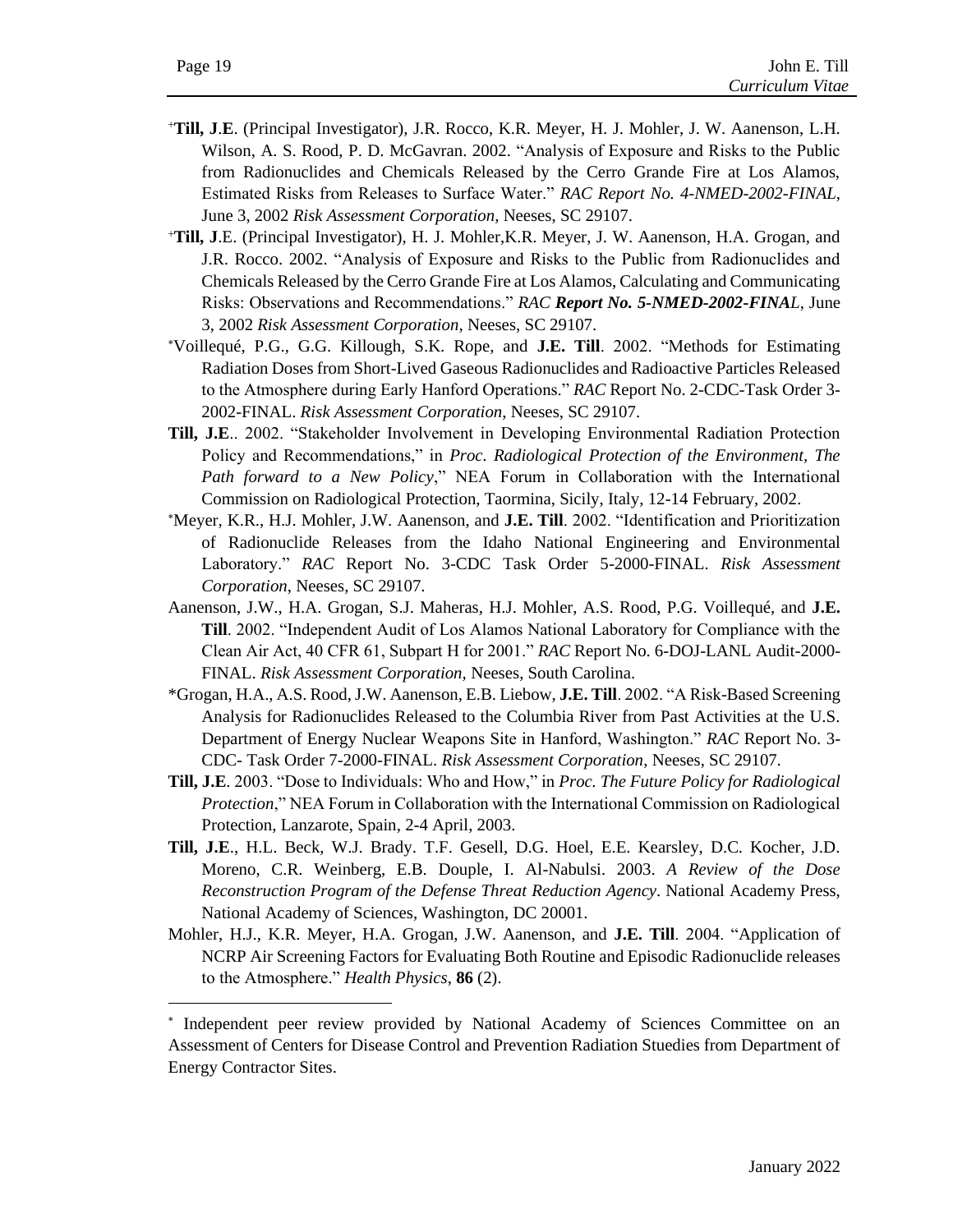- Helen Grogan, **John Till**, Kathleen Meyer, and Justin Mohler. 2004. "Involving Stakeholders and Tailoring Environmental Databases for Shared Analysis of a Contaminated Site." *Proc. EnviroInfo 2004*. 18<sup>th</sup> International Conference Informatics for Environmental Protection. October 21-23, 2004. Sh@ring. CERN, Geneva, Switzerland.
- **J. E. Till**, G. G. Killough, K. R. Meyer, J. W. Aanenson, and A.S. Rood. 2004. "Technical Basis and Public Process for Deriving Cleanup Levels at Rocky Flats. *Proc. Workshop on Solutions to Security Concerns about Radioactive Legacy of the Cold War that Remain in Urban Environments*. International Institute for Applied System Analysis at Vanderbilt University. Nashville, TN. November 14-16, 2004.
- **J.E. Till**. "ICRP's New Report on the Individual: Assessing Dose of the Representative Individual for the Purpose of Radiation Protection of the Public." Proc. Of the  $37<sup>th</sup>$  Annual National Conference on Radiation Control Program Directors, Inc., Kansas City, Mo., April 25-28, 2005.
- H. Justin Mohler, Jill Weber Aanenson, Helen A. Grogan, and **John E. Till**. "Creating Spatially-Linked Data and Risk Evaluation Tools to Support Community Participation and Decision Making for a Contaminated Site." *Proc. Informatics for Environmental Protection, Networking Environmental Information.* Masaryk University in Brno, Center for Biostatistics and Analyses, Faculty of Medicine Masaryk University in Brno, Czech Republic, September 7-9, 2005.
- **Till, J.E**. and D. McBaugh. 2005. "Practical and Scientifically Based Approaches for Cleanup and Site Restoration." *Health Physics*, **89** (5).
- **Till, J.E**., D. Cancio, M. Clark, D. Cool, J.Cooper, T. Kosako, A. McEwan, K. Ulbak, and C. Zuur. 2006. "New Developments in the Critical Group Concept." In *Proc. Second European International Radiation Protection Association (IRPA) Congress*, IRPA c/o CEPN, 28 rue de la Redoute, 92260 Fontenay-aux-Roses France.
- **Till, J.E.** and H.A. Grogan. 2006. "Applied Modeling and Computations in Nuclear Science: the Foundation for Risk Assessment and Decision Making." In *Applied Modeling and Computations in Nuclear Science*, Oxford University Press.
- Helen A. Grogan, Jill W. Aanenson, Patricia D. McGavran, Kathleen R. Meyer, S. Shawn Mohler, H. Justin Mohler, James R. Rocco, and Lesley H. Wilson, and **John E. Till**. 2006. "Applied Modeling of the Cerro Grande Fire at Los Alamos: An Independent Analysis of Exposure, Health Risk, and Communication with the Public." In *Applied Modeling and Computations in Nuclear Science*, Oxford University Press, November.
- **Till, J.E**. 2007. "Reconstruction of Historical Doses from Radionuclides Released to the Environment by the Uravan Mining and Milling Site." In re: June et al. v. Union Carbide Corporation et al., No.1: 04-CV-00123-MSK-MJW, January 15, 2007.
- Stetar, E.A., L. H. Wilson, J. R. Rocco, S. Mohler, H. A. Grogan, and **John E. Till.** 2007. "Focus Group Data Evaluation." Risk Analysis, Communication, Evaluation and Reduction at LANL. RAC Report No. 19-RACER LANL-2007-Final. July 20, 2007.
- Wilson, L.H., J.R. Rocco, S. Mohler, E.A. Stetar, H. A. Grogan, H.J. Mohler, J. Wilson, B. Jacobs, P.G. Voillequé, and **John E. Till.** 2007. "Decision Support Methodology." Risk Analysis,

 $^{\infty}$  Independent peer review provided by expert team lead by Dr. F. Ward Whicker, Professor Emeritus, Colorado State University, Fort Collins.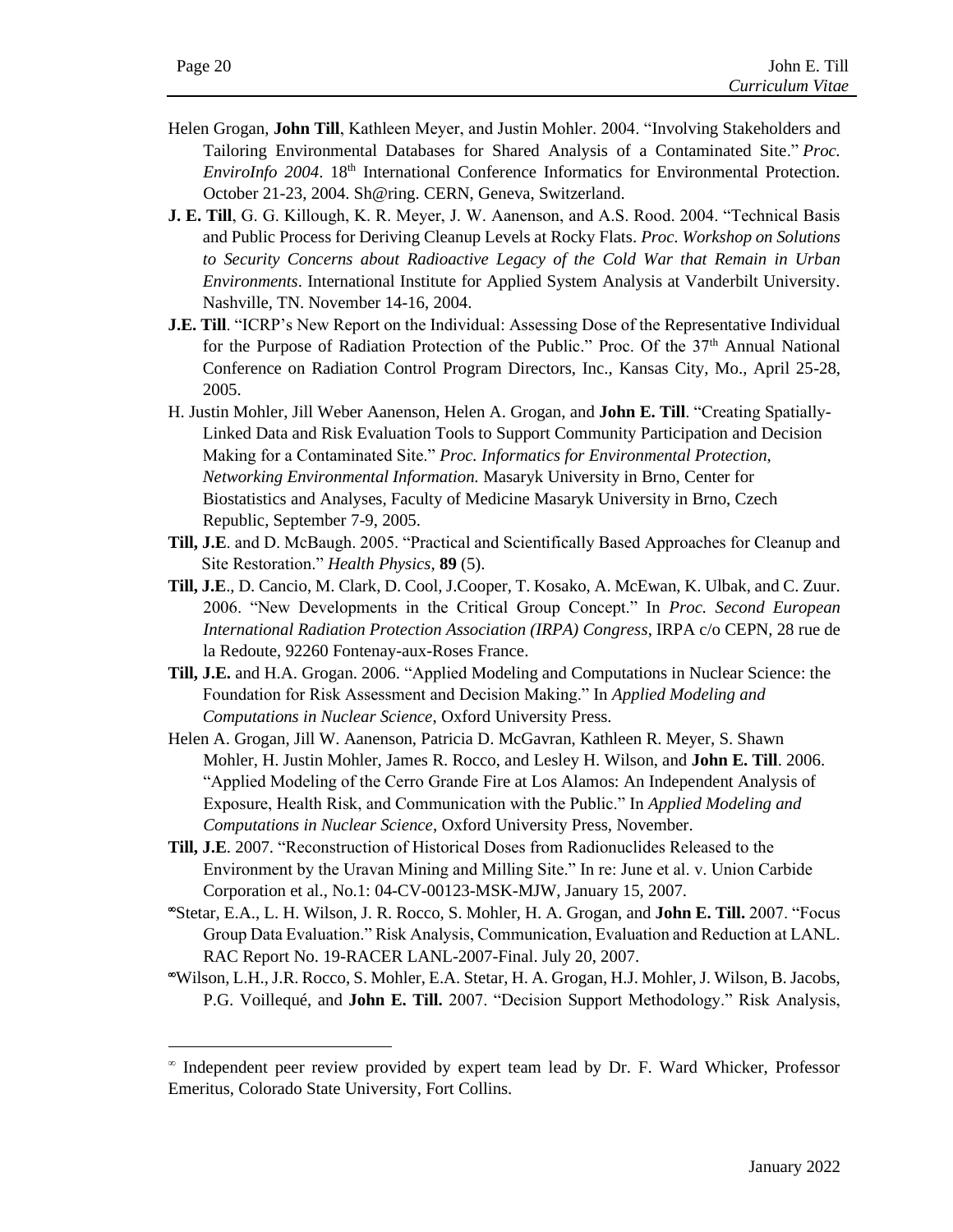Communication, Evaluation and Reduction at LANL. RAC Report No. 18-RACER LANL-2007-Final. July 20, 2007.

- **J.E. Till** and H.A. Grogan (editors). 2008. *Radiological Risk Assessment and Environmental Analysis.* Oxford University Press, New York. (June 2008.)
- **J.E. Till**. 2008. "The Radiological Assessment Process." Chapter 1 in *Radiological Risk Assessment and Environmental Analysis.* Oxford University Press, New York. (June 2008.)
- A.S. Rood, P.S. B. Jacobs, P. Shanahan, J.R. Rocco, L.H. Wilson, H.A. Grogan, **J.E. Till**, H.J. Mohler, and J.W. Aanenson. 2009. "Overview of Environmental Transport Models Contained in the Risk Analysis, Communication, Evaluation and Reduction (RACER) Software at Los Alamos National Laboratory." In *Proc.Waste Management for the Nuclear Renaissance*, March 1-5, 2009, Phoenix, Arizona. Waste Management 2009. www.wmsym.org.
- **J.E. Till** and H.A Grogan. 2009. "It's the Dose Strategies for Environmental Dose Reconstruction and Risk Assessment." Proceedings of Toxic Torts and Environmental Law Seminar, March 19-20, 2009, Phoenix Arizona. Defense Research Institute, Chicago, IL 60678-7252.
- J.W. Aanenson, H.A. Grogan, B. Jacobs, G.G. Killough, K.R. Meyer, H.J. Mohler, S. Mohler, J.R. Rocco, A.S. Rood, E.A. Stetar, L.H. Wilson, and **J.E. Till**. 2009. "Ranking Tool Methodology." Risk Analysis, Communication, Evaluation, and Reduction at LANL. RAC Report No. 35-RACER LANL-2008-FINAL. April 2009.
- **J.E. Till**. 2011. "Building Trust, Credibility, and Respect in Environmental Risk Assessment." *Health Physics News*, **39** (5). January.
- Mohler, H.J., H.A. Grogan, J.R. Rocco, R.F. Kiefer, and **J.E. Till**. 2012. RACER: Dynamic Use of Environmental Measurement Data for Decision Making and Communication. *Operational Radiation Safety*, Vol. **102**, Suppl 1. February.
- **J.E. Till**, H.A. Grogan, H.J. Mohler, J.R. Rocco, S.S. Mohler. 2012. "An Integrated Approach to Data Management, Risk Assessment, and Decision Making." *Health Physics*, **102** (4), April.
- **J.E. Till.** 2014. "When Does Risk Assessment Get Fuzzy?" 37<sup>th</sup> Taylor Lecture presented at the annual Meeting of the National Council on Radiation Protection and Measurements, March 11, 2013. *Health Physics*, **106** (2). February.
- **J.E. Till,** H.L. Beck, J.W. Aanenson, H.A. Grogan, J.J. Mohler, S. S. Mohler, and P.G. Voillequé. 2014. "Military Participants at U.S. Atmospheric Nuclear Weapons Testing—Methodology for Estimating Dose and Uncertainty. *Radiation Research*, **181**, 471-484.
- **J.E. Till**, A.S. Rood, C.D. Garzon, and R.H. Lagdon. 2014. "Comparison of the MACCS2 Atmospheric Transport Model with Lagrangian Puff Models as Applied to Deterministic and Probabilistic Safety Analysis." *Health Physics*, **107**, 213-230.
- A. Bouville, R. E. Toohey, J.D. Boice, H.L. Beck, L.T. Dauer, K.F. Eckerman, D. Hagemeyer, R.W. Leggett, D.L. Miller, B. Napier, K.H. Pryor, M. Rosenstein, D.A. Schauer, S. Sherbini, D.O. Stram, J. L. Thompson, **J.E. Till**, C. Yoder, C. Zeitlin. 2015. "Dose Reconstruction for the Million-WorkerMillion Worker Epidemiologic Study: Status and Guidelines." *Health Physics*, **108**, 206-220.
- G. G. Caldwell; M. M. Zack; M.T. Mumma; H. Falk; C. W. Heath, Jr.; **J. E. Till**; H. Chen; J. D. Boice, Jr.. 2016. "Mortality among Military Participants at the 1957 PLUMBBOB Nuclear Weapons Test Series and from Leukemia among Participants at the SMOKY Test." *Journal of Radiological Protection*, **36** (474-489).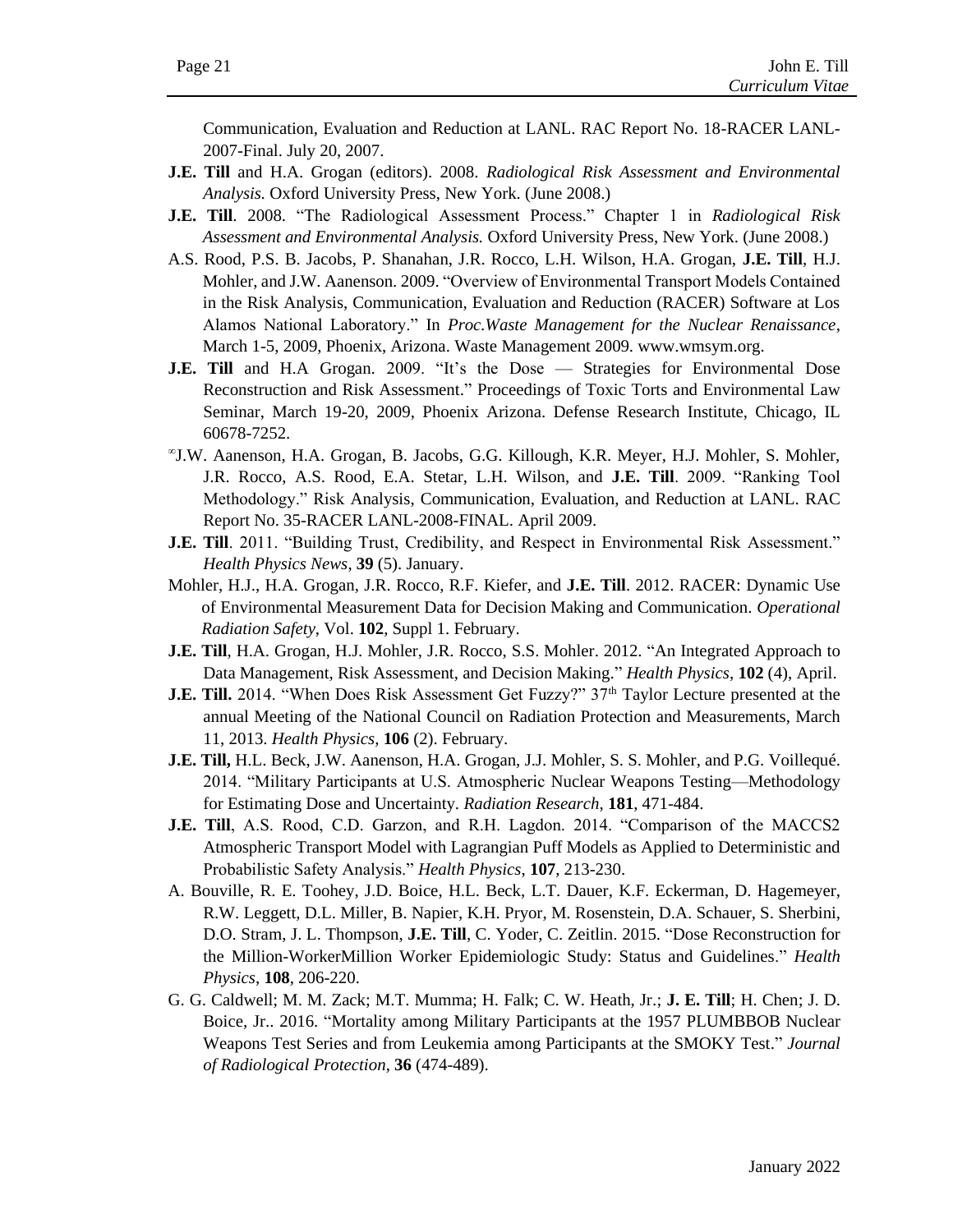- **J.E. Till,** H.L. Beck, J.W. Aanenson, H.A. Grogan, J.J. Mohler, S. S. Mohler, and P.G. Voillequé. 2014. "Military Participants at U.S. Atmospheric Nuclear Weapons Testing—Methodology for Estimating Dose and Uncertainty." *Radiation Research*, **181**, 471-484.
- Beck, H.L., **J.E. Till**, H.A. Grogan, J.W. Aanenson, H.J. Mohler, S. S. Mohler, and P.G. Voillequé. 2017. "Red Bone Marrow and Male Breast Doses for a Cohort of Atomic Veterans." *Radiation Research*, **187**, 221-228.
- **J.E.Till**, H.L. Beck, H.A. Grogan, and E.A. Caffrey. 2017. "A review of Dosimetry Used in Epidemiological Studies Considered to Evaluate the Linear No-threshold (LNT) Dose-Response Model for Radiation Protection." Int. J. of Radiation Biology. **93**(10) 1128-1144. July 7, 2017. [https://www.tandfonline.com/doi/full/10.1080/09553002.2017.1337280.](https://www.tandfonline.com/doi/full/10.1080/09553002.2017.1337280)
- Shore, R.E., Beck, H.L., Boice, J.D., Jr., Caffrey, E.A., Davis, S., Grogan, H.A., Mettler, F., Preston, J.A., **Till, J.E**., Wakeford, R., Walsh, L., and Dauer, L.T. 2018. "Implications of Recent Epidemiologic Studies and the Linear Nonthreshold Model for Radiation Protection." *Journal of Radiation Protection*. **38**,1217-1233.
- Shore, R.E., Beck, H.L., Boice, J.D., Jr., Caffrey, E.A., Davis, S., Grogan, H.A., Mettler, F., Preston, J.A., **Till, J.E**., Wakeford, R., Walsh, L., and Dauer, L.T. 2018. "Recent Epidemiologic Studies and the Linear Nonthreshold Model for Radiation Protection— Considerations Regarding NCRP Commentary 27." *Health Physics*. **116 (2)**, 235-246.
- Aanenson, J.W., **J.E.Till**, H.A. Grogan. 2018. "Understanding and Communicating Radiation dose and Risk Cone Beam Computed Tomography in Dentistry." J. of Prosthetic Dentistry. **120**(3),353-360.
- **J.E. Till,** H.L. Beck, J.W. Aanenson, H.A. Grogan, J.J. Mohler, S. S. Mohler, and P.G. Voillequé. 2018. "Dosimetry Associated with Veterans Who Participated in Nuclear Weapons Testing.". *Internation Journal of Radiation Biology,* **DOI, 10.1080/09553002.2018.1551639**
- **J.E.Till**, H.L. Beck, John D. Boice, Jr., H. Justin Mohler, Michael T. Mumma, Jill W. Aanenson and Helen A. Grogan. 2019. "Asbestos Exposure and Mesothelioma Mortality among Atomic Veterans." Int. J. of Radiation Biology. **93**(10) 1128-1144. January 8, 2019. <https://doi.org/10.1080/09553002.2018.1551641>.
- Rood, A.S, Grogan, H.A., Mohler, H.J., Meyer, K.R., Voillequé, P.G., and **Till, J.E**. 2019. "Reconstruction of Atmospheric Concentrations of Enriched Uranium from the Former Apollo Facility." *Journal of Environmental Radioactivity*, 211 (2020)106045.
- Rood, A.S, Grogan, H.A., Mohler, H.J., Rocco, J.R., Caffrey, E. A.,, Mangini, C., Cartwirght, J., Matthews, T., Shaw, C., Packard, M. E., and **Till, J.E**. 2019. "Use of Routine Environmental Monitoring Data to Establish a Dose-based compliance System for a Low-level Radioactive Waste Disposal Site." *Health Physics*. **118** (1), 1-17.
- Boice, J.D., Cohen, S.S., Mumma, M.T., Chen, H., Golden, A., Beck, H., **Till, J.E.** 2020. "Mortality among US Military Participants at Eight Aboveground Nuclear Weapons Tests." *Int. J. of Radiation Biology*. DOI: 10.1080/09553002.2020.1787543
- Caffrey, E.A., Voillequé, P.G., Rood, A.S., Grogan, H.A., Mohler H.J., Meyer, K.R., and **Till, J.E.** 2021. "Reconstruction of Enriched Uranium Released to Air from the Former Apollo Facility, Apollo, Pennsylvania, USA. *Health Physics*. 120 (4), 417-426.
- Mohler, H. Justin, Rood, A.S., Grogan,H.A., Caffrey, E.A., and **Till, J.E.** 2021. "Analysis of Environmental Data to Support Quantification of Historical Releases froma Former Uranium Processing Facility in Apollo, Pennsylvania." *Health Physics*. 120 (5), 495-509.
- Boice, J.D., Jr., B. Quinn, I. Al-Nabulsi, A. Anasari, P. Blake, S. Blattnig, E. Caffrey, S. Cohen, A. Golden, K. Held, D. Jokish, R. Leggett, M. Mumma, C. Samuels, **J. Till,** S.Tolmachev, C. Yoder, J, Zhou, and L. Dauer. 2022. "A Million Persons, a million dreams: a vision for a national center of radiation epidemiology and biology." *Int. J. of Radiation Biology*, DOI: 10.1080/09553002.2021.1988183.